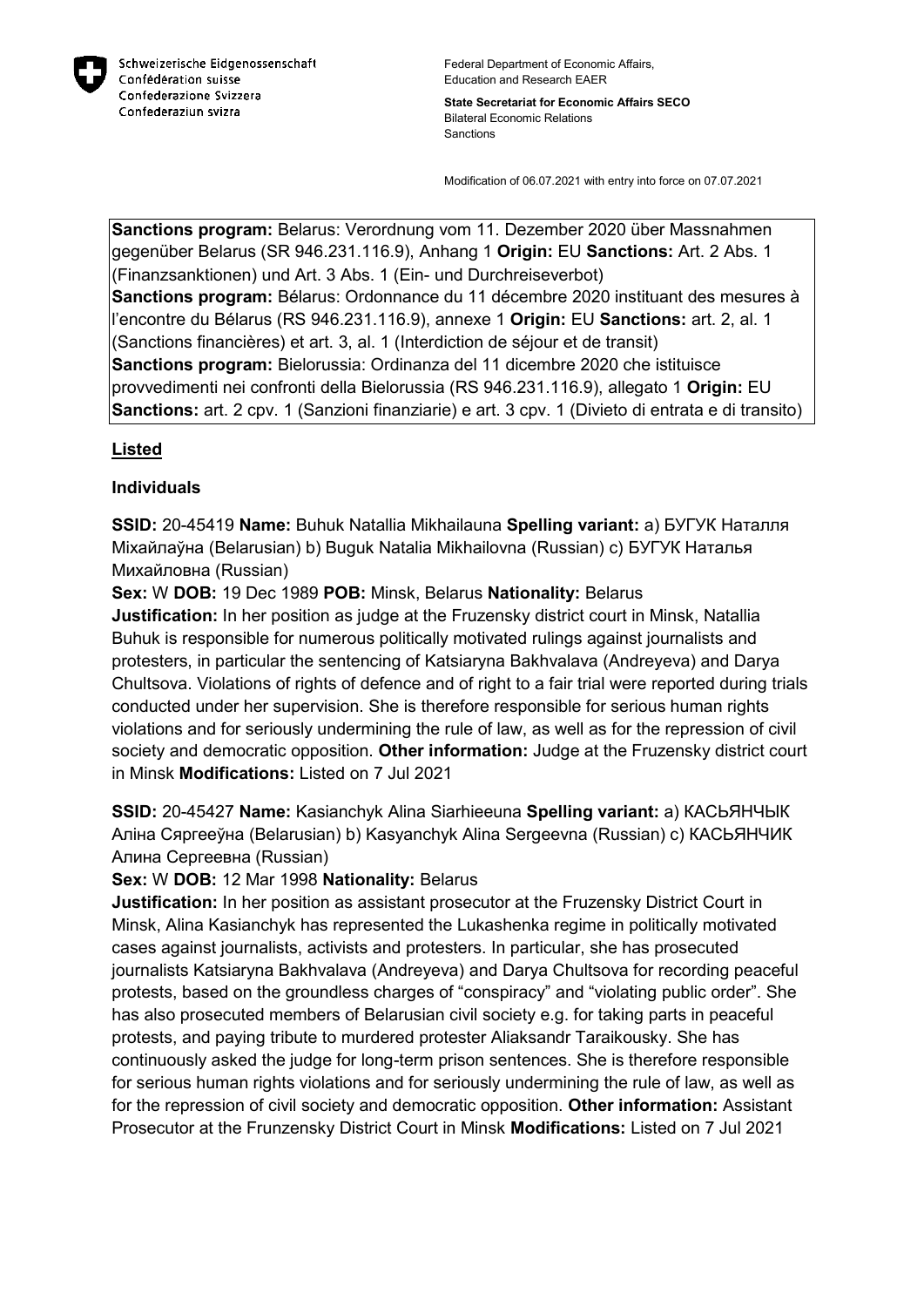**SSID:** 20-45434 **Name:** Kurylovich Ihar Viktaravich **Spelling variant:** a) КУРЫЛОВIЧ Iгар Віктаравіч (Belarusian) b) Kurilovich Igor Viktorovich (Russian) с) КУРИЛОВИЧ Игорь Викторович (Russian)

# **Sex:** M **DOB:** 26 Sep 1990 **Nationality:** Belarus

**Justification:** In his position as Senior Investigator at the Fruzensky District Court in Minsk, Ihar Kurylovich was involved in preparing a politically motivated criminal case against journalists Katsiaryna Bakhvalava (Andreyeva) and Darya Chultsova. The journalists, who recorded peaceful protests, were accused of violations of public order and sentenced to two years of prison. He is therefore responsible for serious human rights violations and for seriously undermining the rule of law, as well as for the repression of civil society and democratic opposition. **Other information:** Senior Investigator of the Frunzensky District Department of the Investigative Committee **Modifications:** Listed on 7 Jul 2021

**SSID:** 20-45441 **Name:** Shatsila Siarhei Viktaravich **Spelling variant:** a) ШАЦIЛА Сяргей Bikтаравіч (Belarusian) b) Shatilo Sergei Viktorovich (Russian) с) ШАТИЛО Сергей **Викторович (Russian)** 

**Sex:** M **DOB:** 13 Aug 1989 **POB:** Minsk, Belarus **Nationality:** Belarus **Justification:** In his position as judge of the Sovetsky District Court in Minsk, Siarhei Shatsila is responsible for numerous politically motivated rulings against protesters, in particular the sentencing of Natallia Hersche, Dzmitry Halko and Dzmitry Karatkevich, considered as political prisoners by Viasna, a Belarusian human rights organisation. He is therefore responsible for serious human rights violations and for seriously undermining the rule of law, as well as for the repression of civil society and democratic opposition. **Other information:** Judge at Sovetsky District Court in Minsk **Modifications:** Listed on 7 Jul 2021

**SSID:** 20-45449 **Name:** Achalava Anastasia Vasileuna **Spelling variant:** a) АЧАЛАВА Анастасiя Васiльеўна (Belarusian) b) Achalova Anastasia Vasilievna (Russian) c) АЧАЛОВА Анастасия Васильевна (Russian)

**Sex:** W **DOB:** 15 Oct 1992 **POB:** Minsk, Belarus **Nationality:** Belarus

**Justification:** In her position as judge of the Leninsky District Court in Minsk, Anastasia Achalava is responsible for numerous politically motivated rulings against journalists, activists and protesters, in particular the sentencing of Coordination Council member Dzmitry Kruk, as well as against medical personnel and senior citizens. Reliance on statements of anonymous witnesses was reported during trials conducted under her supervision. She is therefore responsible for serious human rights violations and for seriously undermining the rule of law, as well as for the repression of civil society and democratic opposition. **Other information:** Judge at the Leninsky District Court in Minsk **Modifications:** Listed on 7 Jul 2021

**SSID:** 20-45457 **Name:** Yarokhina Mariya Viachaslavauna **Spelling variant:** a) ЯРОХIНА Марыя Вячаславаўна (Belarusian) b) Yerokhina Maria Viacheslavovna (Russian) c) ЕРОХИНА Мария Вячеславовна (Russian)

# **Sex:** W **DOB:** 4 Jul 1987 **POB:** Minsk, Belarus **Nationality:** Belarus

**Justification:** In her position as judge of the Frunzensky District Court in Minsk, Mariya Yerokhina is responsible for numerous politically motivated rulings against journalists, opposition leaders, trade union activists, sportsmen and protesters, in particular the sentencing of journalist Uladzimir Hrydzin. She is therefore responsible for serious human rights violations and for seriously undermining the rule of law, as well as for the repression of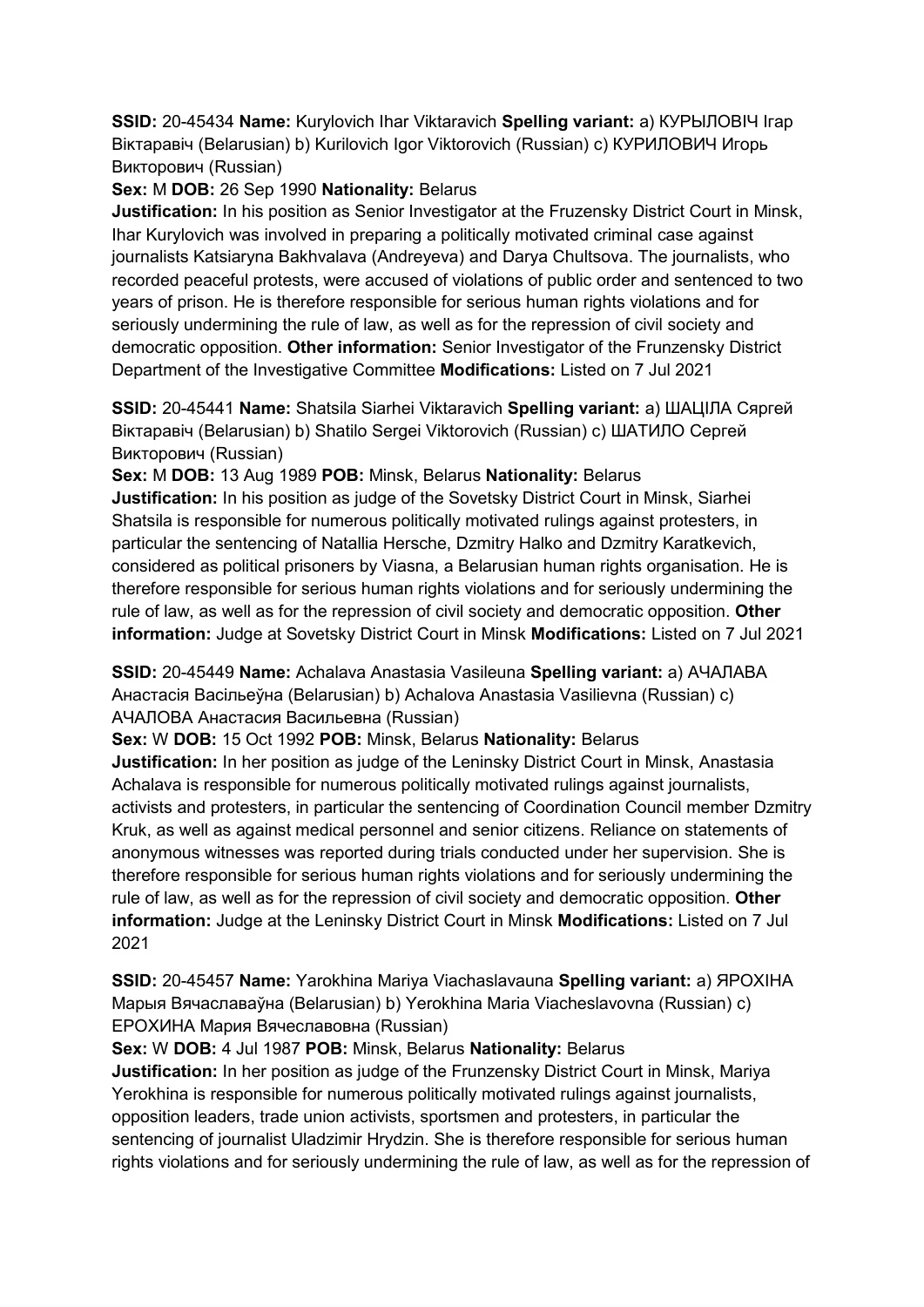civil society and democratic opposition. **Other information:** Judge at the Frunzensky District Court in Minsk **Modifications:** Listed on 7 Jul 2021

**SSID:** 20-45465 **Name:** Blizniuk Yuliya Aliaksandrauna **Spelling variant:** a) БЛIЗНЮК Юлiя Аляĸсандраўна (Belarusian) b) Blizniuk Yuliya Aleksandrovna (Russian) c) БЛИЗНЮК Юлия Алеĸсандровна (Russian)

**Sex:** W **DOB:** 23 Sep 1971 **POB:** Minsk, Belarus **Nationality:** Belarus **Justification:** In her position as Deputy Chairwoman and judge at the Frunzensky District Court in Minsk, Yuliya Blizniuk is responsible for numerous politically motivated rulings against journalists, activists and protesters, in particular sentencing activists Artsiom Khvashcheuski, Artsiom Sauchuk, Maksim Pauliushchyk. These persons are considered as political prisoners by Viasna, a Belarusian human rights organization. She is therefore responsible for serious human rights violations and for seriously undermining the rule of law, as well as for the repression of civil society and democratic opposition. **Other information:** Deputy Chairwoman/judge at the Frunzensky District Court in Minsk **Modifications:** Listed on 7 Jul 2021

**SSID:** 20-45473 **Name:** Kulik Anastasia Dzmitreuna **Spelling variant:** a) КУЛIК Анастасiя Дзмiтрыеўна (Belarusian) b) Kulik Anastasia Dmitrievna (Russian) c) КУЛИК Анастасия Дмитриевна (Russian)

**Sex:** W **DOB:** 28 Jul 1989 **POB:** Minsk, Belarus **Nationality:** Belarus

**Justification:** In her position as judge of the Pervomaisky District Court of Minsk, Anastasia Kulik is responsible for numerous politically motivated rulings against peaceful protesters, in particular the sentencing of Aliaksandr Zakharevich, who is considered as a political prisoner by Viasna, a Belarusian human rights organization. She is therefore responsible for serious human rights violations and for seriously undermining the rule of law, as well as for the repression of civil society and democratic opposition. **Other information:** Judge of the Pervomaisky District Court of Minsk **Modifications:** Listed on 7 Jul 2021

**SSID:** 20-45481 **Name:** Trusevich Maksim Leanidavich **Spelling variant:** a) ТРУСЕВIЧ Маĸсiм Леанiдавiч (Belarusian) b) Trusevich Maksim Leonidovich (Russian) c) ТРУСЕВИЧ Максим Леонидович (Russian)

## **Sex:** M **DOB:** 12 Aug 1989 **Nationality:** Belarus

**Justification:** In his position as judge at the Pervomaisky District Court in Minsk, Maxim Trusevich is responsible for numerous politically motivated rulings against journalists, opposition leaders, activists and protesters. Violations of rights of defence and right to a fair trial were reported during trials conducted under his supervision. He is therefore responsible for serious human rights violations and for seriously undermining the rule of law, as well as for the repression of civil society and democratic opposition. **Other information:** Judge of the Pervomaisky District Court of Minsk **Modifications:** Listed on 7 Jul 2021

**SSID:** 20-45488 **Name:** Matyl Tatsiana Yaraslavauna **Spelling variant:** a) МАТЫЛЬ Тацяна Яраславаўна (Belarusian) b) Motyl Tatiana Yaroslavovna (Russian) c) МОТЫЛЬ Татьяна Ярославовна (Russian)

## **Sex:** W **DOB:** 20 Jan 1968 **POB:** Minsk, Belarus **Nationality:** Belarus

**Justification:** In her position as judge at the Moskovsky District Court in Minsk, Tatsiana Matyl is responsible for numerous politically motivated rulings against journalists, opposition leaders, activists and protesters, in particular the sentencing of opposition politician Mikalai Statkevich and journalist Alexander Borozenko. Violations of rights of defence and right to a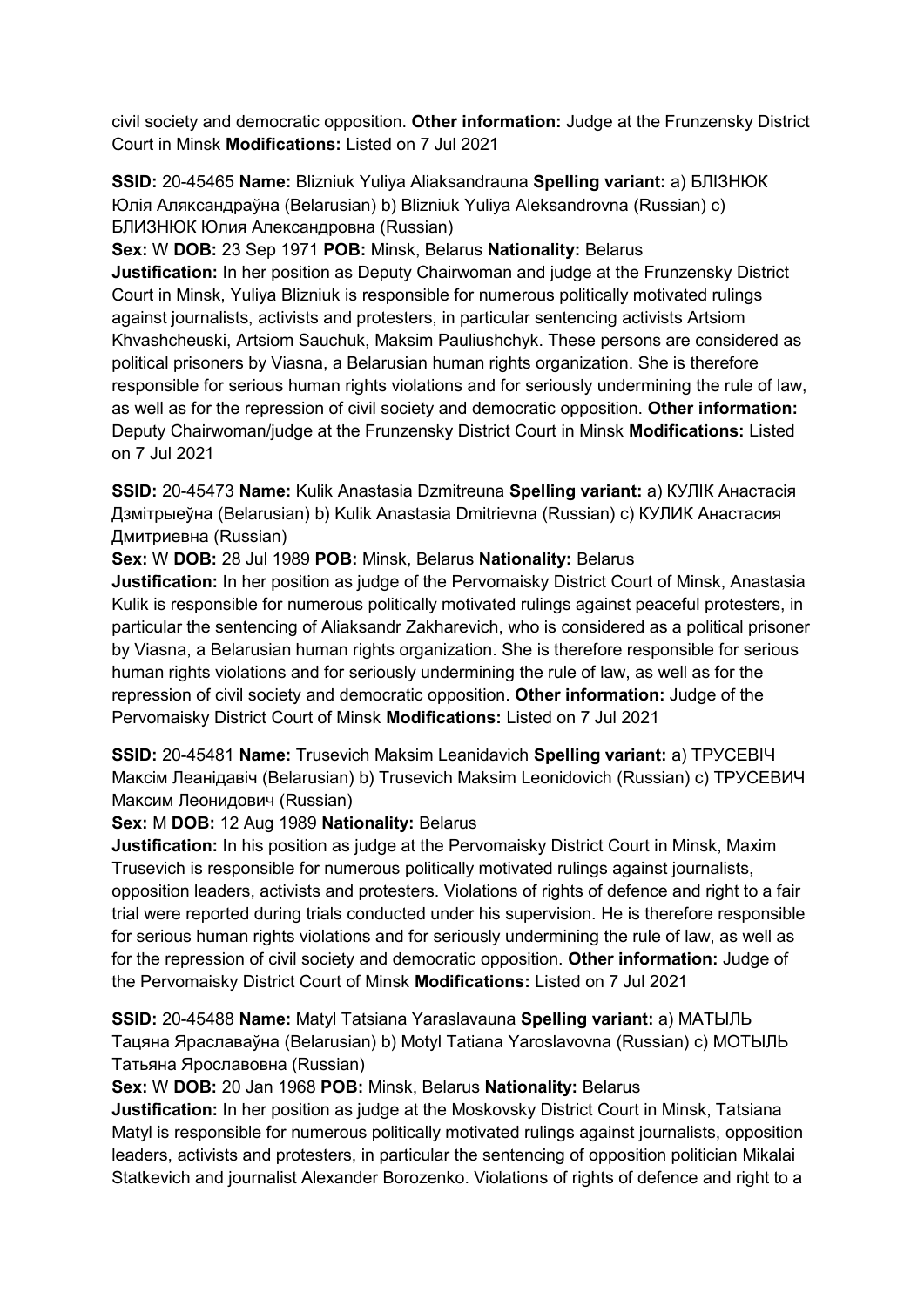fair trial were reported during trials conducted under her supervision. She is therefore responsible for serious human rights violations and for seriously undermining the rule of law, as well as for the repression of civil society and democratic opposition. **Other information:** Judge of the Moskovsky District Court of Minsk **Modifications:** Listed on 7 Jul 2021

**SSID:** 20-45496 **Name:** Rudzenka Aliaksandr Anatolevich **Spelling variant:** a) РУДЗЕНКА Аляĸсандр Анатольевiч (Belarusian) b) Rudenko Aleksandr Anatolevich (Russian) c) РУДЕНКО Александр Анатольевич (Russian)

## **Sex:** M **DOB:** 1 Dec 1981 **Nationality:** Belarus

**Justification:** In his position as Deputy Chairman and judge of the Oktyabrsky District Court in Minsk, Aliaksandr Rudzenka is responsible for numerous politically motivated rulings against journalists, activists and protesters, in particular fining an elderly and disabled protester, as well as the sentencing of Lyudmila Kazak – the lawyer of Mariya Kalesnikava, Belarussian opposition leader. Violations of rights of defence and right to a fair trial were reported during trials conducted under his supervision. He is therefore responsible for serious human rights violations and for seriously undermining the rule of law, as well as for the repression of civil society and democratic opposition. **Other information:** Deputy Chairman of the of the Oktyabrsky District Court of Minsk **Modifications:** Listed on 7 Jul 2021

**SSID:** 20-45503 **Name:** Vouk Aliaksandr Aliaksandravich **Spelling variant:** a) ВОЎК Аляĸсандр Аляĸсандравiч (Belarusian) b) Volk Aleksandr Aleksandrovich (Russian) c) ВОЛК Александр Александрович (Russian)

**Sex:** M **DOB:** 1 Aug 1979 **Nationality:** Belarus

**Justification:** In his position as judge of the Sovetsky District Court of Minsk, Aliaksandr Vouk is responsible for numerous politically motivated rulings against peaceful protesters, in particular the sentencing of sisters Anastasia and Victoria Mirontsev, considered as political prisoners by Viasna, a Belarussian human rights organisation. Violations of rights of defence and right to a fair trial were reported during trials conducted under his supervision. He is therefore responsible for serious human rights violations and for seriously undermining the rule of law, as well as for the repression of civil society and democratic opposition. **Other information:** Judge of the Sovetsky District Court of Minsk **Modifications:** Listed on 7 Jul 2021

**SSID:** 20-45510 **Name:** Niaborskaia Volha Siarheeuna **Spelling variant:** a) НЯБОРСКАЯ Вольга Сяргееўна (Belarusian) b) Neborskaia Olga Sergeevna (Russian) c) НЕБОРСКАЯ Ольга Сергеевна (Russian)

**Sex:** W **DOB:** 14 Feb 1991 **Nationality:** Belarus

**Justification:** In her position as judge of the Oktyabrsky district court in Minsk, Volha Niaborskaya is responsible for numerous politically motivated rulings against peaceful protesters and journalists, in particular the sentencing of Sofia Malashevich and Tikhon Kliukach, considered as political prisoners by Viasna, a Belarussian human rights organisation. Violations of rights of defence were reported during trials conducted under her supervision. She is therefore responsible for serious human rights violations and seriously undermining the rule of law, as well as for the repression of civil society and democratic opposition. **Other information:** Judge of the Oktyabrsky District Court of Minsk **Modifications:** Listed on 7 Jul 2021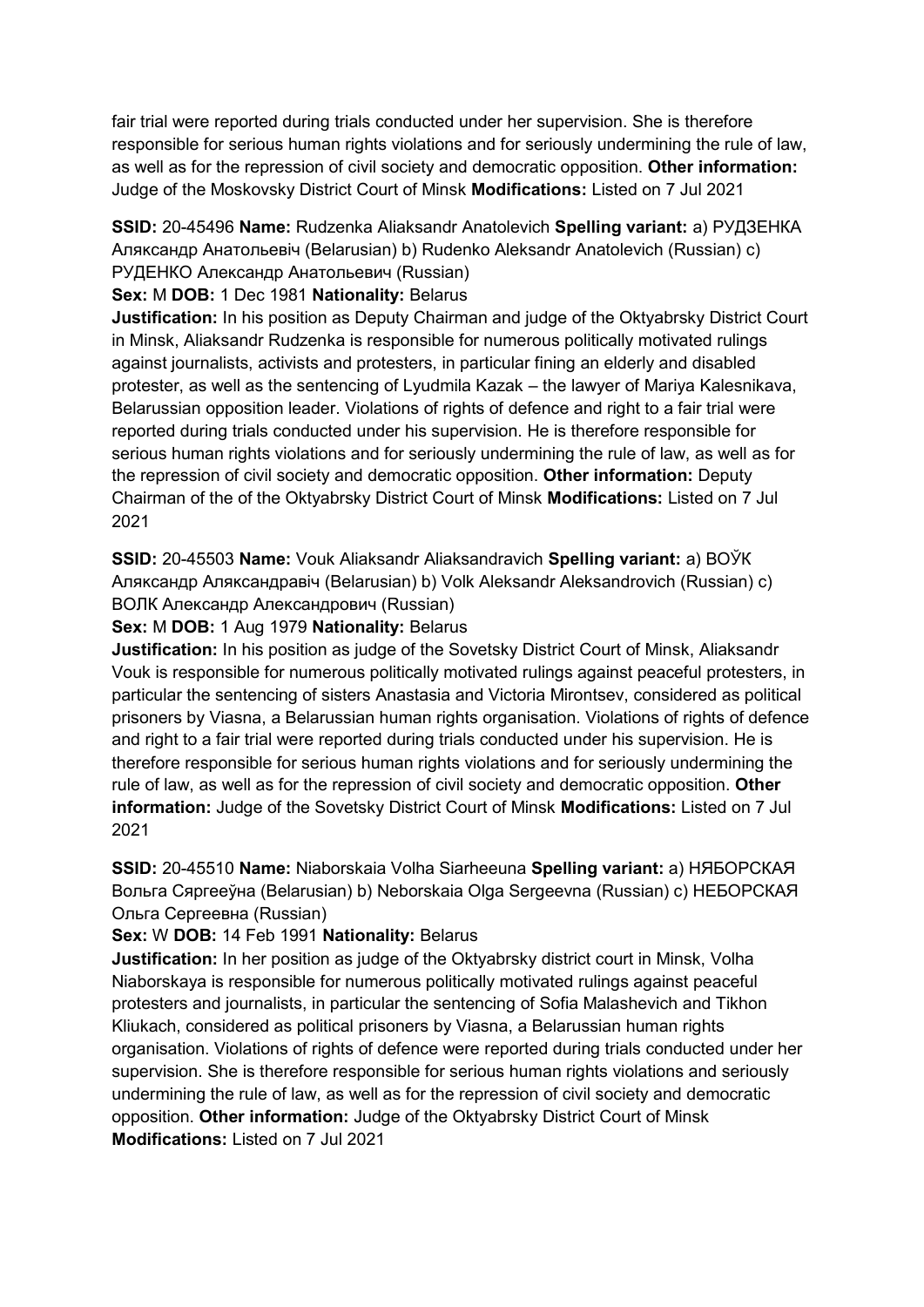**SSID:** 20-45517 **Name:** Zapasnik Marina Sviataslavauna **Spelling variant:** a) ЗАПАСНIК Марына Святаславаўна (Belarusian) b) Zapasnik Marina Sviatoslavovna (Russian) c) ЗАПАСНИК Марина Святославовна (Russian)

**Sex:** W **DOB:** 28 Mar 1982 **POB:** Minsk, Belarus **Nationality:** Belarus

**Justification:** In her position as Deputy Chairman and judge of the Court of the Leninsky District of Minsk, Marina Zapasnik is responsible for numerous politically motivated rulings against peaceful protesters, in particular the sentencing of activists Vladislav Zenevich, Olga Pavlova, Olga Klaskovskaya, Viktar Barushka, Sergey Ratkevich, Aleksey Charvinskiy, Andrey Khrenkov, student Viktor Aktistov, and minor Maksim Babich. All are recognized as political prisoners by Viasna, a Belarussian human rights organisation. She is therefore responsible for serious human rights violations and seriously undermining the rule of law, as well as for the repression of civil society and democratic opposition. **Other information:** Deputy Chairman of the Court of the Leninsky District of Minsk **Modifications:** Listed on 7 Jul 2021

**SSID:** 20-45525 **Name:** Filatau Maxim Yurevich **Spelling variant:** a) Фiлатаў Максiм Юр'евiч (Belarusian) b) Filatov Maxim Yurevich (Russian) c) ФИЛАТОВ Максим Юрьевич (Russian)

# **Sex:** M **Nationality:** Belarus

**Justification:** In his position as the judge of Lida City Court, Maxim Filatau is responsible for numerous politically motivated rulings against peaceful protesters, in particular the sentencing of activist Vitold Ashurok, who is recognized as political prisoner by Viasna, a Belarussian human rights organisation. He is therefore responsible for serious human rights violations and seriously undermining the rule of law, as well as the repression of civil society and democratic opposition. **Other information:** Judge of the Lida City Court **Modifications:**  Listed on 7 Jul 2021

**SSID:** 20-45531 **Name:** Hrushko Andrei Vaclavavich **Spelling variant:** a) ГРУШКО Андрэй Вацлававiч (Belarusian) b) Grushko Andrei Vatslavovich (Russian) c) ГРУШКО Андрей Вацлавович (Russian)

# **Sex:** M **DOB:** 24 Jan 1979 **Nationality:** Belarus

**Justification:** In his position as judge of the Leninsky District Court of Brest, Andrei Hrushko is responsible for numerous politically motivated rulings against peaceful protesters, in particular by sentencing activists, recognized as political prisoners, and minors. He is therefore responsible for serious human rights violations and seriously undermining the rule of law, as well as the repression of civil society and democratic opposition. **Other information:** Judge of the Leninsky District Court of Brest **Modifications:** Listed on 7 Jul 2021

**SSID:** 20-45538 **Name:** Hara Dzmitry Iurevich **Spelling variant:** a) ГАРА Дзмiтрый Юр'евiч (Belarusian) b) Gora Dmitry Iurevich (Russian) c) ГОРА Дмитрий Юрьевич (Russian) **Sex:** M **DOB:** 4 May 1970 **POB:** Tbilisi, Georgia **Nationality:** Belarus **Justification:** In his position of Deputy Prosecutor General until Mar 2021, Dzmitry Hara bears responsibility for politically motivated criminal cases against peaceful protestors, members of the opposition, journalists, civil society and regular citizens. Mr Gora was also involved in initiating of politically motivated criminal proceedings against Siarhei Tsikhanousky – opposition activist and husband of presidential candidate Svetlana Tsikhanouskaya. As the Head of the Intergovernmental Commission created by the Office of the General Prosecutor to investigate citizens' complaints about abuse of powers by law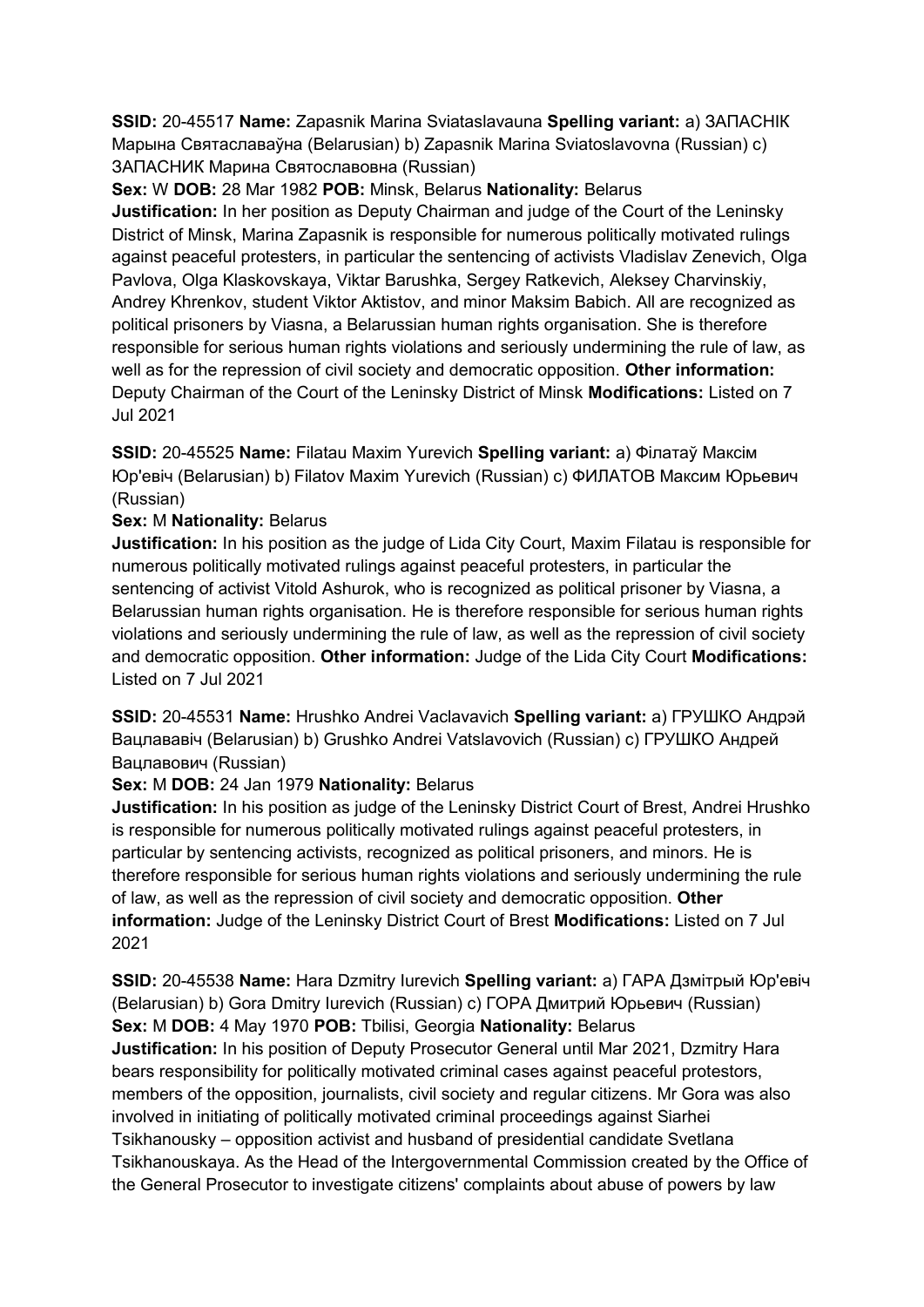enforcement officers, Dzmitry Hara is responsible for inaction of this institution, since no case of such an investigation is known, despite applications for the initiation of criminal cases complaining about the use of violence, ill-treatment and torture. As of Mar 2021, he is the Chairman of the Investigative Committee of Belarus. In this position he is responsible for prosecuting human rights defenders and participants in peaceful protests. He is therefore responsible for serious human rights violations and for seriously undermining the rule of law. as well as for the repression of civil society and democratic opposition **Other information: a)** Chairman of the Investigative Committee of Belarus (appointed on 11 Mar 2021) **b)** Former Deputy Prosecutor General of the Republic of Belarus (until 11 Mar 2021) **Modifications:** Listed on 7 Jul 2021

**SSID:** 20-45548 **Name:** Stuk Aliaksei Kanstantsinavich **Spelling variant:** a) СТУК Аляĸсей Канстанцiнавiч (Belarusian) b) Stuk Alexey Konstantinovich (Russian) c) СТУК Алеĸсей Константинович (Russian)

**Sex:** M **DOB:** 1959 **POB:** Minsk, Belarus **Nationality:** Belarus

**Justification:** In his position of Deputy Prosecutor General, Aliaksei Stuk bears responsibility for politically motivated criminal cases against opposition, journalists, civil society and regular citizens. He is responsible for tightening the Prosecutor's Office's control of citizens' activities in localities and work places and is responsible for applying excessive legal responsibilities on participants in peaceful protests. He publicly stated that the Office of Prosecutor General would work to identify "illegal" citizen associations and suppress their activities. He is therefore responsible for serious human rights violations and seriously undermining the rule of law, as well as for the repression of civil society and democratic opposition. **Other information:** Deputy Prosecutor General of the Republic of Belarus **Modifications:** Listed on 7 Jul 2021

**SSID:** 20-45556 **Name:** Dysko Genadz Iosifavich **Spelling variant:** a) ДЫСКО Генадзь Iосiфавiч (Belarusian) b) Dysko Gennadi Iosifovich (Russian) c) ДЫСКО Геннадий Иосифович (Russian)

**Sex:** M **DOB:** 22 Mar 1964 **POB:** Oshmyany, Hrodna region, Belarus **Nationality:** Belarus **Justification:** In his position of Deputy Prosecutor General, Genadz Dysko bears responsibility for politically motivated criminal cases against opposition, journalists, civil society and regular citizens. He was also involved in initiating of politically motivated criminal proceedings against Siarhei Tsikhanousky - opposition activist and husband of presidential candidate Svetlana Tsikhanouskaya. He is therefore responsible for serious human rights violations and seriously undermining the rule of law, as well as the repression of civil society and democratic opposition. **Other information:** Deputy Prosecutor General of the Republic of Belarus, State Counselor of Justice of the 3rd class **Modifications:** Listed on 7 Jul 2021

#### **SSID:** 20-45565 **Name:** Lyubetskaya Sviatlana Anatoleuna **Spelling variant:** a)

ЛЮБЕЦКАЯ Святлана Анатольеўна (Belarusian) b) Lyubetskaya Svetlana Anatolevna (Russian) c) ЛЮБЕЦКАЯ Светлана Анатольевна (Russian)

#### **Sex:** W **DOB:** 3 Jun 1971 **POB:** Ukraine **Nationality:** Belarus

**Justification:** In her position as Chairperson of the Parliamentary Commission on Law, Sviatlana Lyubetskaya is responsible for the adoption of the new Code of Administrative Infringements (entered into force on 1 Mar 2021) that authorises arbitrary arrests and imposed increased liability for participation in mass events, including for display of political symbols. Through these legislative activities, she is responsible for serious violations of human rights, including the right of peaceful assembly, and the repression of civil society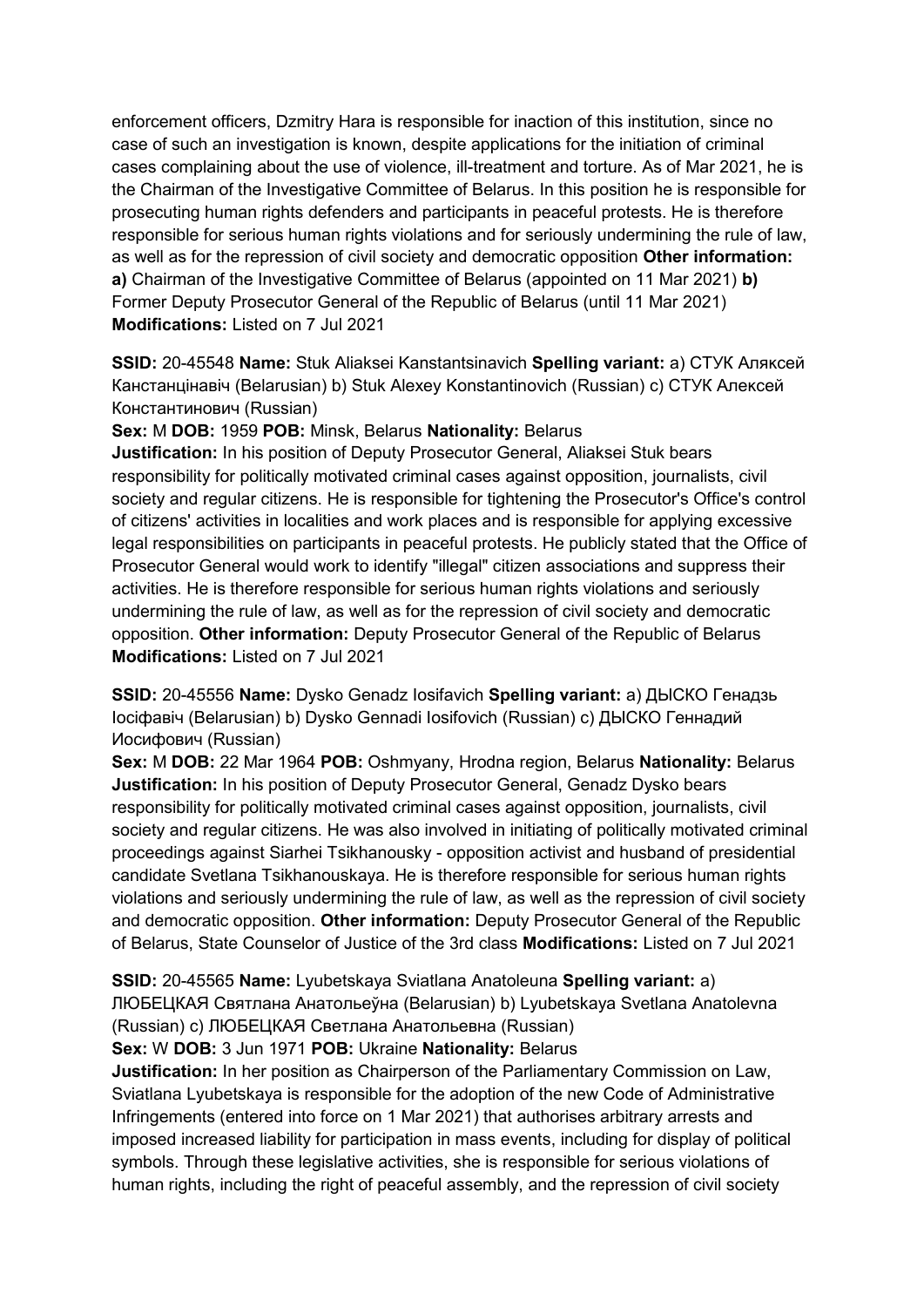and democratic opposition. These legislative activities also seriously undermine democracy and the rule of law in Belarus. **Other information:** Member of the House of Representatives of the National Assembly of the Republic of Belarus, Chairperson of the Standing Commission on Law **Modifications:** Listed on 7 Jul 2021

**SSID:** 20-45573 **Name:** Iahorau Aliaksei Uladzimiravich **Spelling variant:** a) ЯГОРАЎ Аляксей Уладзiмiравiч (Belarusian) b) Yegorov Alexei Vladimirovich (Russian) c) ЕГОРОВ Алексей Владимирович (Russian)

**Sex:** M **DOB:** 16 Dec 1969 **POB:** Novosokolniki, Pskov region, Russian Federation **Nationality:** Belarus

**Justification:** In his position as Deputy Chairperson of the Parliamentary Commission on Law, Aliaksei Iahorau is responsible for the adoption of the new Code of Administrative Infringements (entered into force on 1 Mar 2021) that authorises arbitrary arrests and imposed increased liability for participation in mass events, including for display of political symbols. Through these legislative activities, he is responsible for serious violations of human rights, including the right of peaceful assembly, and the repression of civil society and democratic opposition. These legislative activities also seriously undermine democracy and the rule of law in Belarus. **Other information:** Member of the House of Representatives of the National Assembly of the Republic of Belarus, Deputy Chairperson of the Standing Commission on Law **Modifications:** Listed on 7 Jul 2021

**SSID:** 20-45582 **Name:** Amelianiuk Aliaksandr Paulavich **Spelling variant:** a) АМЕЛЬЯНЮК Аляксандр Паўлавiч (Belarusian) b) Omelyanyuk Aleksandr Pavlovich (Russian) c) ОМЕЛЬЯНЮК Александр Павлович (Russian)

**Sex:** M **DOB:** 6 Mar 1964 **POB:** Kobrin, Brest Region (Brest Oblast), Belarus **Nationality:** Belarus

**Justification:** In his position as Deputy Chairperson of the Parliamentary Commission on Law, Aliaksandr Amelianiuk is responsible for the adoption of the new Code of Administrative Infringements (entered into force on 1 Mar 2021) that authorises arbitrary arrests and imposed increased liability for participation in mass events, including display of political symbols. Through these legislative activities, he is responsible for serious violations of human rights, including the right to peaceful assembly, and the repression of civil society and democratic opposition. These legislative activities also seriously undermine democracy and the rule of law in Belarus. **Other information:** Member of the House of Representatives of the National Assembly of the Republic of Belarus, Deputy Chairperson of the Standing Commission on Law **Modifications:** Listed on 7 Jul 2021

**SSID:** 20-45591 **Name:** Mukavozchyk Andrei Mikalaevich **Spelling variant:** a) МУКАВОЗЧЫК Андрэй Мiĸалаевiч (Belarusian) b) Mukovozchyk Andrei Nikolaevich (Russian) c) МУКОВОЗЧИК Андрей Ниĸолаевич (Russian)

**Sex:** M **DOB:** 13 Jun 1963 **POB:** Novosibirsk, Russian Federation **Nationality:** Belarus **Justification:** Andrei Mukavozchyk is one of the main propagandists of the Lukashenka regime publishing in "Belarus Today", the official newspaper of the Presidential Administration. In his articles, democratic opposition and civil society are systematically highlighted in a negative and derogatory way, using falsified information. He is one of the main sources of state propaganda, which supports and justifies the repression of the democratic opposition and of civil society. In May 2020, Mukavozchyk became a recipient of the "Golden Pen" award from a pro-governmental organization Belarusian Union of Journalists. In Dec 2020, he received the prize "Golden Letter", handed over by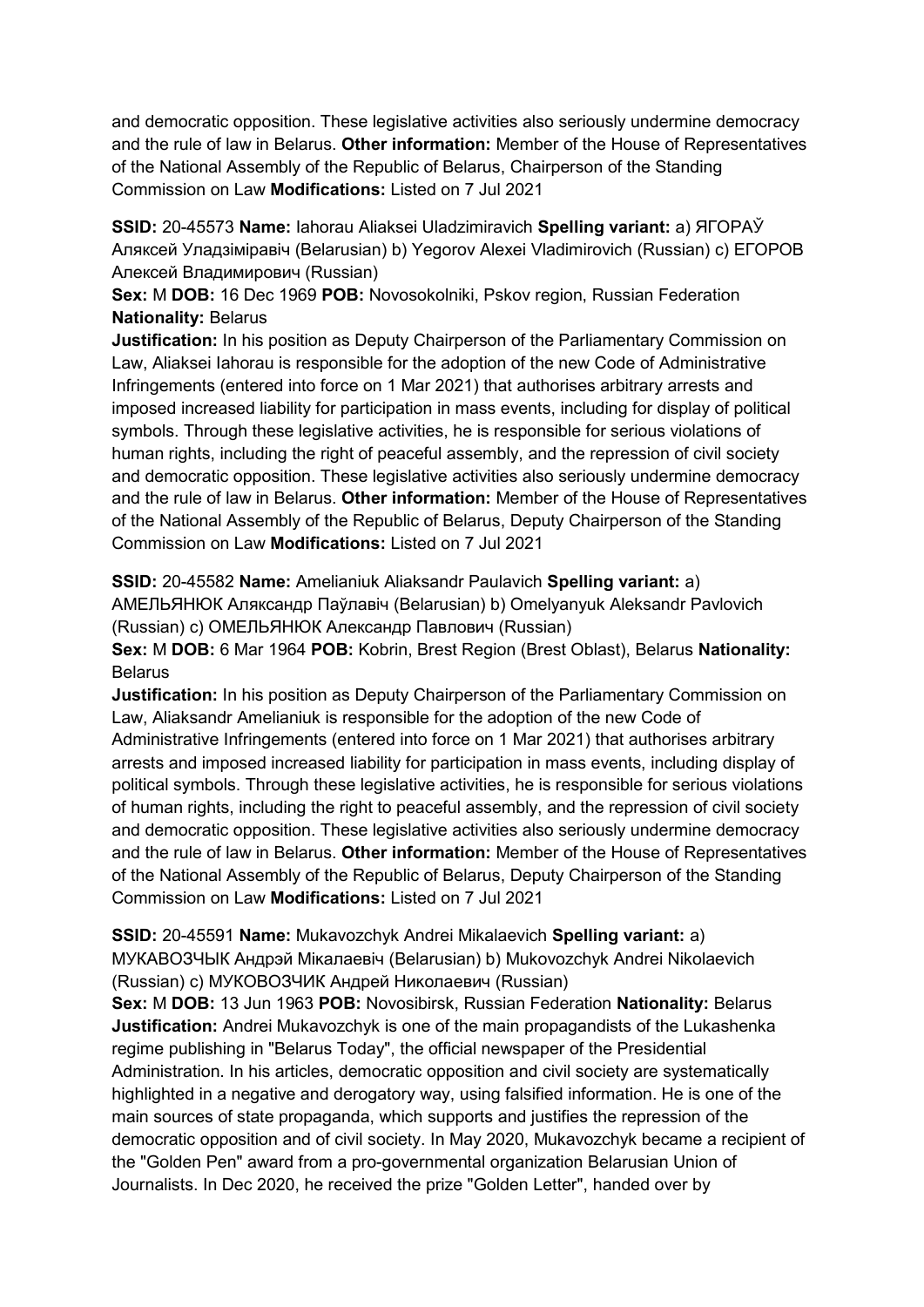representatives of the Belarussian Ministry of Information. In Jan 2021, Lukashenka signed a decree awarding Mukavozchyk a medal "For labour merits". He is therefore benefitting from and supporting the Lukashenka regime. **Other information: a)** Political observer of "Belarus Today" ("Sovietskaia Belarus - Belarus Segodnya") **b)** Passport number: MP 3413113 and MP 2387911 **Modifications:** Listed on 7 Jul 2021

**SSID:** 20-45600 **Name:** Gusachenka Siarhei Aliaksandravich **Spelling variant:** a) ГУСАЧЭНКА Сяргей Аляксандравiч (Belarusian) b) Gusachenko Sergey Alexandrovich (Russian) c) ГУСАЧЕНКО Сергей Александрович (Russian)

**Sex:** M **DOB:** 5 Nov 1983 **POB:** Minsk, Belarus **Nationality:** Belarus

**Justification:** In his position as the Deputy Chairman of Belteleradiocompany, the State Television, author and host of weekly propaganda TV-show "Glavnyy efir", Siarhei Gusachenka has been willingly providing the Belarusian public with false information about the outcome of elections, protests and the repressions perpetrated by the state authorities. He is directly responsible for the way in which the State Television presents information about the situation in the country, thus lending support to the authorities, including Lukashenka. He is therefore supporting the Lukashenka regime. **Other information: a)**  Deputy Chair of the National State Television and Radio Company (Belteleradio Company) **b)** Office phone: (+375-17) 369 90 15 **Modifications:** Listed on 7 Jul 2021

**SSID:** 20-45609 **Name:** Davydzka Genadz Branislavavich **Spelling variant:** a) ДАВЫДЗЬКА Генадзь Бранiслававiч (Belarusian) b) Davydko Gennadi Bronislavovich (Russian) c) ДАВЫДЬКO Геннадий Брониславович (Russian)

**Sex:** M **DOB:** 29 Sep 1955 **POB:** Popovka village, Senno/Sjanno, Vitebsk Region, Belarus **Nationality:** Belarus

**Justification:** As the Chairman of Belaya Rus, a major pro-Lukashenka organization, Genadz Davydzka is one of the main propagandists of the regime. In his support for Lukashenka, he frequently used inflammatory language, and encouraged the violence of the state apparatus against peaceful protesters. He is therefore supporting the Lukashenka regime. **Other information: a)** Member of the Chamber of Representatives, Chair of the Committee on Human Rights and Media **b)** Chair of the Belarusian political organisation Belaya Rus **c)** Passport MP2156098 **Modifications:** Listed on 7 Jul 2021

**SSID:** 20-45621 **Name:** Chamadanava Volha Mikalaeuna **Spelling variant:** a) ЧАМАДАНАВА Вольга Мiĸалаеўна (Belarusian) b) Chemodanova Olga Nikolaevna (Russian) c) ЧЕМОДАНОВА Ольга Ниĸолаевна (Russian)

**Sex:** W **DOB:** 13 Oct 1977 **POB:** Minsk Region, Belarus **Nationality:** Belarus **Justification:** Being the main media person of the Ministry of Internal Affairs of Belarus, Volha Chamadanava plays a key role in distorting and deflecting the facts of violence against the protesters, as well as in spreading false information about them. She has threatened peaceful protesters and continues to justify violence against them. Since she is a part of the security apparatus and speaks on its behalf, she is therefore supporting the Lukashenka regime. **Other information: a)** Press Secretary of the Ministry of Internal Affairs of Belarus **b)** Rank: Colonel **c)** Passport: MC1405076 **Modifications:** Listed on 7 Jul 2021

**SSID:** 20-45631 **Name:** Skryba Siarhei Ivanavich **Spelling variant:** a) СКРЫБА Сяргей Iванавiч (Belarusian) b) Skriba Sergei Ivanovich (Russian) c) СКРИБА Сергей Иванович (Russian)

**Sex:** M **DOB: a)** 21 Nov 1964 **b)** 21 Nov 1965 **POB:** Kletsk, Minsk Region, Belarus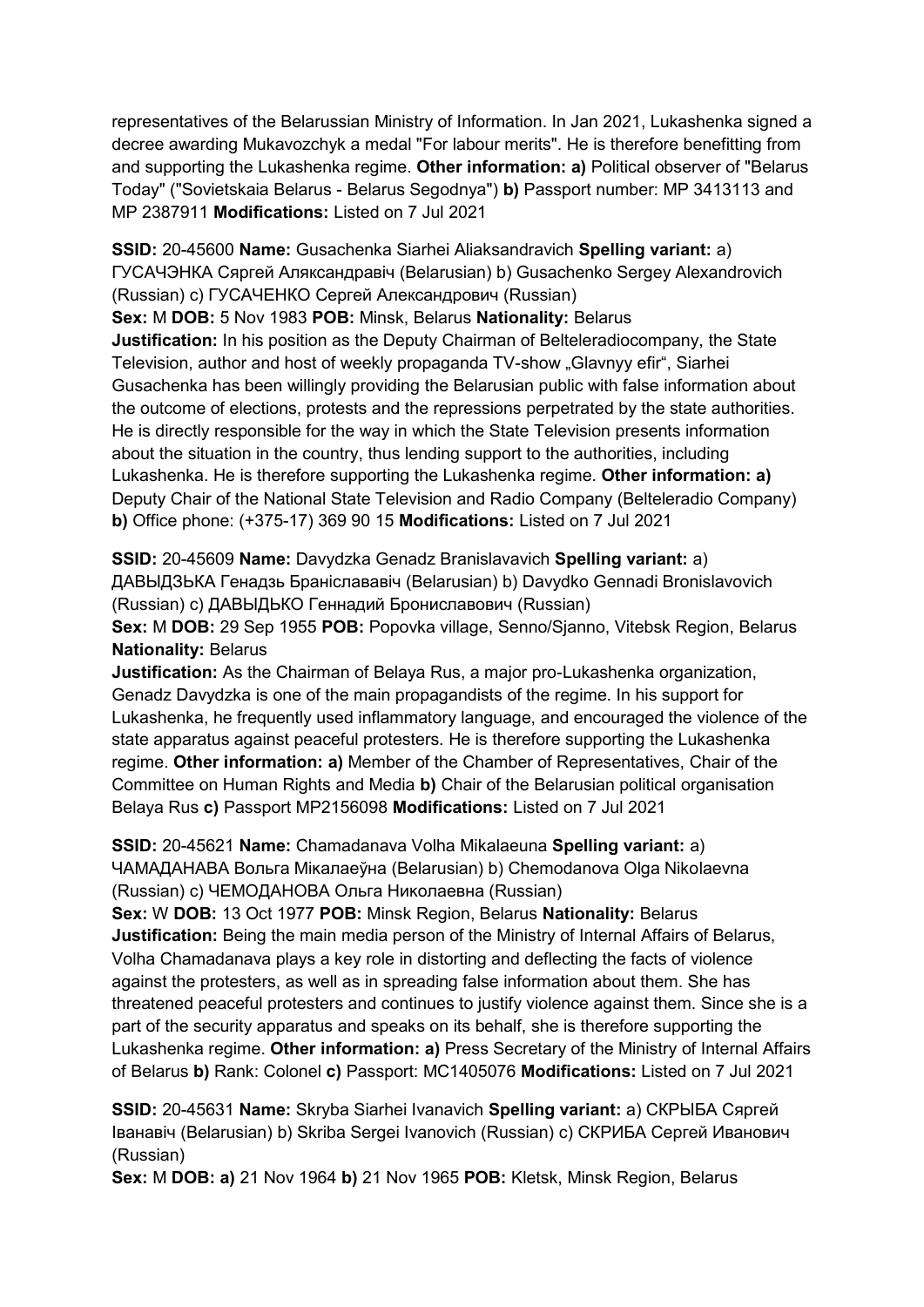## **Nationality:** Belarus

**Justification:** In his position as Vice Chancellor of the Belarusian State Economic University (BSEU) for educational work, Siarhei Skryba is responsible for sanctions taken against students for their participation in peaceful protests, including their expulsion from university. Some of these sanctions were taken following Lukashenka's call on 27 Oct 2020 for expelling from universities students taking part in protests and strikes. He is therefore responsible for the repression of civil society and is supporting the Lukashenka regime. **Other information: a)** Vice Chancellor of the Belarusian State Economic University for Educational Work **b)** e-mail: skriba\_s@bseu.by **Modifications:** Listed on 7 Jul 2021

**SSID:** 20-45642 **Name:** Rubnikovich Siarhei Piatrovich **Spelling variant:** a) РУБНIКОВIЧ Сяргей Пятровiч (Belarusian) b) Rubnikovich Sergei Petrovich (Russian) c) РУБНИКОВИЧ Сергей Петрович (Russian)

**Sex:** M **DOB:** 1974 **POB:** Sharkauschyna, Vitebsk Region (Viciebsk Oblast), Belarus **Nationality:** Belarus

**Justification:** In his position as the Rector of the Belarusian State Medical University, whose appointment was approved by Alexander Lukashenka, Siarhei Rubnikovich is responsible for the decision of University administration to expel students for taking part in peaceful protests. The expulsion orders were taken following Lukashenka's call on 27 Oct 2020 for expelling from universities students taking part in protests and strikes. He is therefore responsible for the repression of civil society and is supporting the Lukashenka regime. **Other information:** Rector of the Belarusian State Medical University **Modifications:** Listed on 7 Jul 2021

**SSID:** 20-45651 **Name:** Bakhanovich Aliaksandr Henadzevich **Spelling variant:** a) БАХАНОВIЧ Аляĸсандр Генадзевiч (Belarusian) b) Bakhanovich Aleksandr Gennadevich (Russian) с) БАХАНОВИЧ Александр Геннадьевич (Russian)

**Sex:** M **DOB:** 1972 **Nationality:** Belarus

**Justification:** In his position as the Rector of the Brest State Technical University, whose appointment was approved by Alexander Lukashenka, Aliaksandr Bakhanovich is responsible for the decision of University administration to expel students for taking part in peaceful protests. The expulsion orders were taken following Lukashenka's call on 27 Oct 2020 for expelling from universities students taking part in protests and strikes. Bakhanovich is therefore responsible for the repression of civil society and is supporting the Lukashenka regime. **Other information:** Rector of the Brest State Technical University **Modifications:**  Listed on 7 Jul 2021

**SSID:** 20-45658 **Name:** Barazna Mikhail Ryhoravich **Spelling variant:** a) БАРАЗНА Мiхаiл Рыгоравiч (Belarusian) b) Borozna Mikhail Grigorevich (Russian) c) БОРОЗНА Михаил Григорьевич (Russian)

**Sex:** M **DOB:** 20 Nov 1962 **POB:** Rakusheva, Mahileu Region (Mogiliev Oblast), Belarus **Nationality:** Belarus

**Justification:** In his position as the Rector of the Belarusian State Academy of Arts (BSAA), Mikhail Barazna is responsible for the decision of University administration to expel students for taking part in peaceful protests. The expulsion orders were taken following Lukashenka's call on 27 Oct 2020 for expelling from universities students taking part in protests and strikes. Mikhail Barazna is therefore responsible for the repression of civil society and is supporting the Lukashenka regime. **Other information:** Rector of the Belarusian State Academy of Arts (BSAA) **Modifications:** Listed on 7 Jul 2021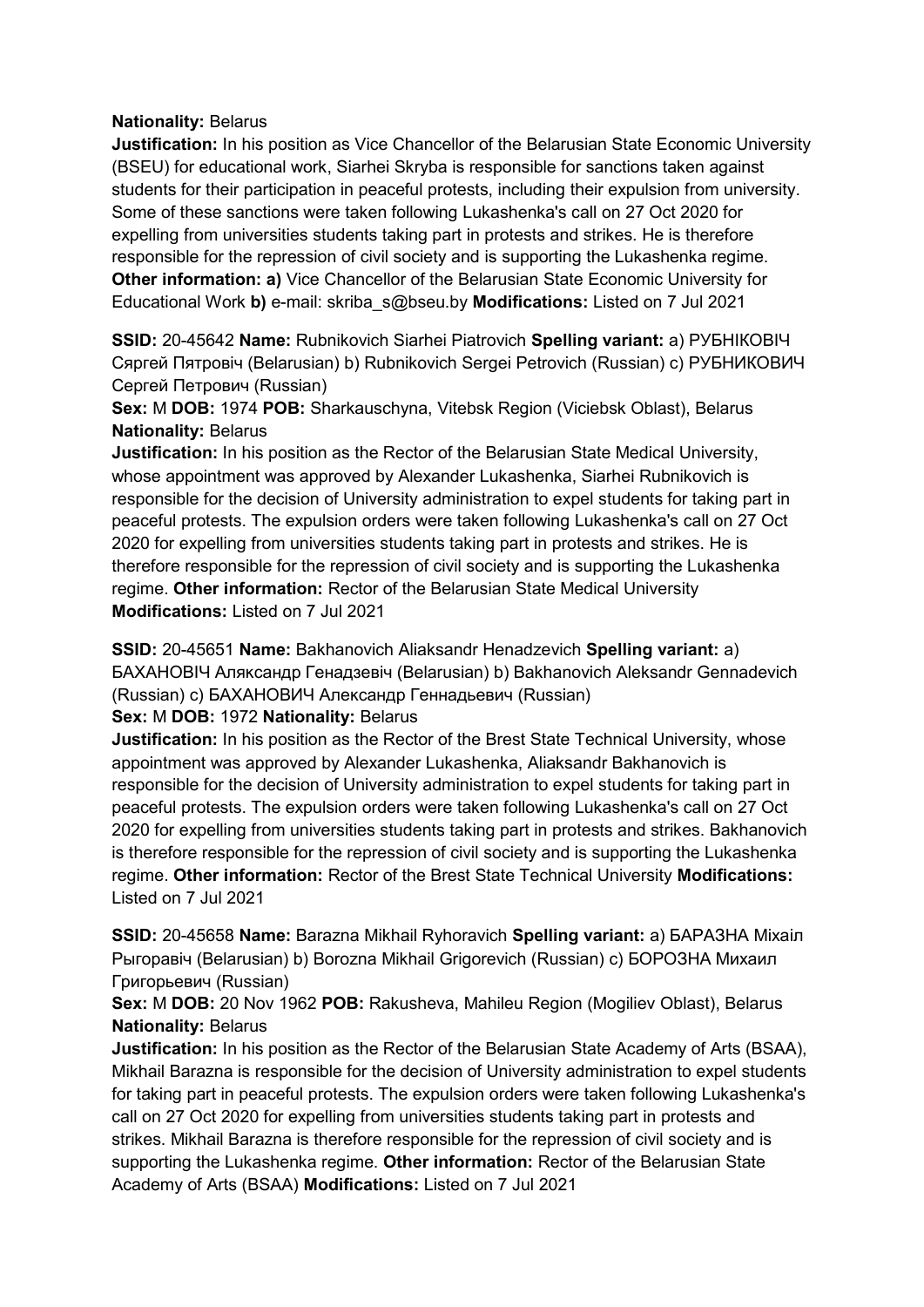**SSID:** 20-45667 **Name:** Ryzhankou Maxim Uladzimiravich **Spelling variant:** a) РЫЖАНКОЎ Максiм Уладзiмiравiч (Belarusian) b) Ryzhenkov Maxim Vladimirovich (Russian) c) РЫЖЕНКОВ Максим Владимирович (Russian)

**Sex:** M **DOB:** 19 Jun 1972 **POB:** Minsk, Belarus **Nationality:** Belarus **Justification:** In his position as the First Deputy Head of the Presidential Administration, Maxim Ryzhankou is closely associated with the President and responsible for ensuring the implementation of presidential powers in the field of domestic and foreign policy. For over 20 years of his career in the civil service of Belarus he has held a number of posts, including in the Ministry of Foreign Affairs and various embassies. He is therefore supporting the Lukashenka regime. **Other information:** First Deputy Head of the Presidential Administration **Modifications:** Listed on 7 Jul 2021

**SSID:** 20-45675 **Name:** Lukashenka Dzmitry Aliaksandravich **Spelling variant:** a) ЛУКАШЭНКА Дзмiтрый Аляксандравiч (Belarusian) b) Lukashenko Dmitry Aleksandrovich (Russian) c) ЛУКАШЕНКО Дмитрий Александрович (Russian)

**Sex:** M **DOB:** 23 Mar 1980 **POB:** Mogilev (Mahiliou), Belarus **Nationality:** Belarus **Justification:** Dzmitry Lukashenka is Aliaksandr Lukashenka's son and a businessman. He has been the chairman of the State-Public Association "Presidential Sport's Club" since 2005 and in 2020 he has been re-elected to this post. Through this entity, he conducts business and controls a number of enterprises. He was present on Aliaksandr Lukashenka's secret inauguration in Sep 2020. He is therefore benefiting from and supporting the Lukashenka regime. **Other information:** Businessman, chairman of President's Sport Club **Modifications:** Listed on 7 Jul 2021

**SSID:** 20-45682 **Name:** Lukashenka Liliya Valereuna **Spelling variant:** a) ЛУКАШЭНКА Лiлiя Валер'еўна (Belarusian) b) Lukashenko Liliya Valerevna (Russian) c) ЛУКАШЕНКО Лилия Валерьевна (Russian)

**Sex:** W **DOB: a)** 1978 **b)** 1979 **Good quality a.k.a.:** Siamashka Liliya Valereuna (СЯМАШКА Лiлiя Валер'еўна, Semashko Liliya Valerevna, СЕМАШКО Лилия Валерьевна) **Nationality:** Belarus

**Justification:** Liliya Lukashenka is the wife of Viktar Lukashenka and daughter-in-law of Aliaksandr Lukashenka. She has been closely connected with a number of high-profile companies, which have benefitted from the Lukashenka regime, including Dana Holdings / Dana Astra, Belkhudozhpromysly concern and Eastleigh trading Ltd. She was present, alongside her husband Viktar Lukashenka, on Aliaksandr Lukashenka's secret inauguration in Sep 2020. She is therefore benefiting from and supporting the Lukashenka regime. **Other information:** Businesswoman, director of an art gallery **Modifications:** Listed on 7 Jul 2021

**SSID:** 20-45691 **Name:** Ivankovich Valeri Valerevich **Spelling variant:** a) IВАНКОВIЧ Валерый Валер'евiч (Belarusian) b) Ivankovich Valery Valerevich (Russian) c) ИВАНКОВИЧ Валерий Валерьевич (Russian)

**Sex:** M **DOB:** 1971 **POB:** Novopolotsk, Belarus **Nationality:** Belarus

**Justification:** In his position as the General Director of OJSC "MAZ", Valeri Ivankavich bears responsibility for the detention of MAZ workers within MAZ premises by security forces, and for firing MAZ employees who were participating in peaceful protests against the regime. He is therefore responsible for the repression of civil society. He was appointed by Lukashenka as a member of the commission tasked to draft amendments to the Belarus constitution. He therefore supports the Lukashenka regime. **Other information:** General Director of OJSC "MAZ" **Modifications:** Listed on 7 Jul 2021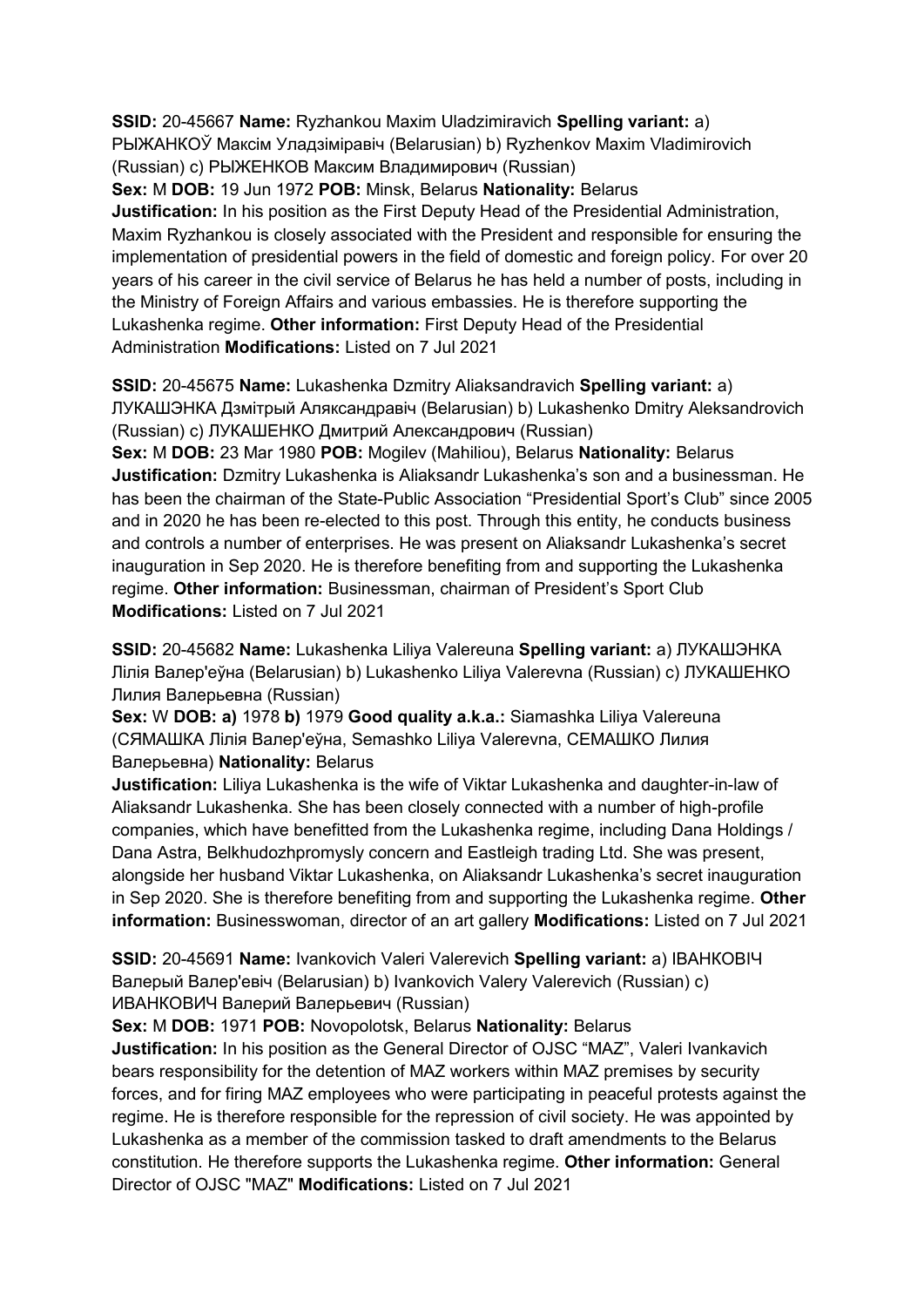**SSID:** 20-45700 **Name:** Shatrou Aliaksandr Yauhenavich **Spelling variant:** a) ШАТРОЎ Аляксандр Яўгенавiч (Belarusian) b) Shatrov Alexander Evgenevich (Russian) c) Shatrov Alexandr Evgenevich (Russian) d) ШАТРОВ Александр Евгеньевич (Russian) **Sex:** M **POB:** Russian Federation **Nationality: a)** Russian Federation **b)** Belarus **Justification:** In his position as the CEO and owner of LLC Synesis, Alexander Shatrov is responsible for this company's decision to provide Belarusian authorities with a surveillance platform, Kipod, which can search through and analyse video footage and employ facial recognition software. He is therefore contributing to the repression of civil society and democratic opposition by the state apparatus. Synesis LLC and its subsidiary Panoptes benefit from their participation in the Republican Safety Monitoring System. Other companies owned or co-owned by Shatrov, such as BelBet and Synesis Sport, also benefit from government contracts. He made public statements in which he criticised those protesting against the Lukashenka regime and put into perspective the lack of democracy in Belarus. He therefore benefits from and supports the Lukashenka regime. **Other information:** Businessman, Owner and CEO of LLC Synesis **Modifications:** Listed on 7 Jul 2021

**SSID:** 20-45708 **Name:** Tsiatseryn Siarhei Siamionavich **Spelling variant:** a) ЦЯЦЕРЫН Сяргей Сямёнавiч (Belarusian) b) Teterin Sergei Semionovich (Russian) c) ТЕТЕРИН Сергей Семёнович (Russian)

**Sex:** M **DOB:** 7 Jan 1961 **POB:** Minsk, Belarus **Nationality:** Belarus

**Justification:** Siarhei Tsiatseryn is one of the leading businessmen operating in Belarus, with business interests in distribution of alcohol drinks (through his company "Belglobalstart"), food products and furniture. He belongs to Lukashenko's inner circle. In 2019, Belglobalstart was granted an opportunity to start the construction of a multi-functional business centre in front of the presidential palace in Minsk. He co-owns the company VIBEL that sells commercials on a number of Belarusian national TV channels. He is the chairman of Belarusian Tennis Federation and former Lukashenka's aide for sports matters. He made public comments condemning the sportsmen of Belarus expressing their protests against the Lukashenka regime, namely protesting against violence and persecution of peaceful protesters, journalists, human rights activists. He publicly demanded these sportsmen to return all money the state had invested in them. He therefore benefits from and supports the Lukashenka regime. **Other information:** Businessman, owner of BELGLOBALSTART, coowner of VIBEL, Chairman of Belarusian Tennis Federation **Modifications:** Listed on 7 Jul 2021

**SSID:** 20-45716 **Name:** Gutseriev Mikhail Safarbekovich **Spelling variant:** a) ГУЦЕРИЕВ Микаил Сафарбекович (Russian) b) ГУЦЕРИЕВ Михаил Сафарбекович (Russian) **Sex:** M **DOB:** 9 May 1958 **POB:** Akmolinsk, Kazakhstan **Nationality:** Russian Federation **Justification:** Mikhail Gutseriev is a prominent Russian businessman, with business interests in Belarus in the sectors of energy, potash, hospitality and others. He is a long-time friend of Aliaksandr Lukashenka and thanks to this association has accumulated significant wealth and influence among the political elite in Belarus. "Safmar", a company controlled by Gutseriev, was the only Russian oil firm that carried on supplying oil to Belarussian refineries during the energy crisis between Belarus and Russia in early 2020. Gutseriev also supported Lukashenka in disputes with Russia over oil deliveries. Gutseriev owns the "Slavkali" company, which is building Nezhinsky potassium chloride mining and processing plant based on the Starobinsky potash salt deposit near Lyuban. It is the largest investment in Belarus, worth \$2 billion. Lukashenka promised to rename the town of Lyuban to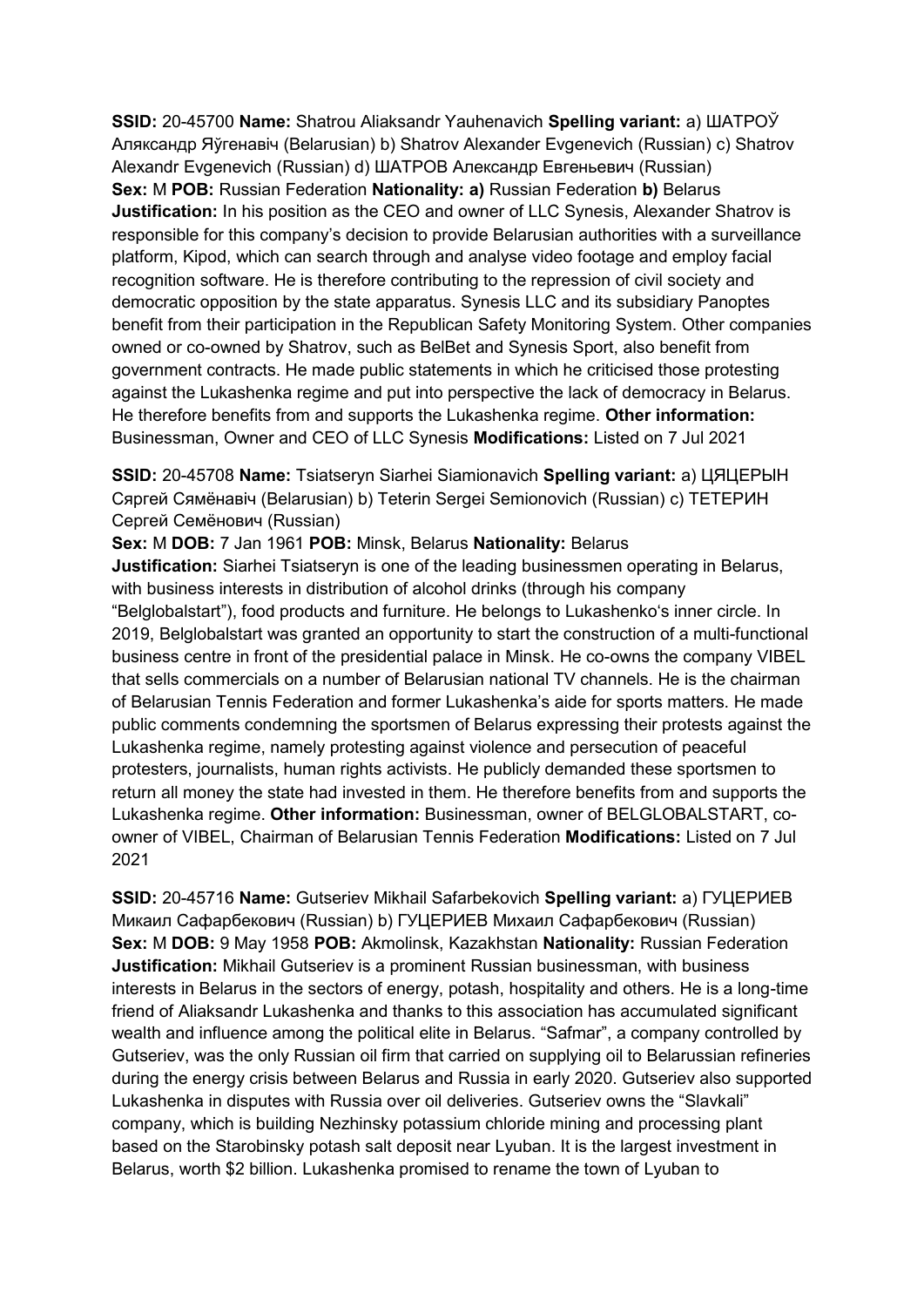Gutserievsk in his honor. His other businesses in Belarus include "Slavneft" fueling stations and oil depots, a hotel, a business center and an airport terminal in Minsk. Lukashenka came to Gutseriev's defense after criminal investigation was initiated against him in Russia. Lukashenka also thanked Gutseriev for his financial contributions to charity and investments of billions of dollars in Belarus. Gutseriev is reported to have gifted Lukashenka luxurious presents. He also declared to be the owner of a residency, which de facto belongs to Lukashenka, thus covering him up when journalists started to investigate Lukashenka's assets. Gutseriev is reported to have attended Lukashenka's secret inauguration on 23 Sep 2020. In Oct 2020 Lukashenka and Gutseriev both appeared at the opening on an orthodox church, which the latter sponsored. According to media reports, when the striking employees of Belarusian state-owned media were fired in Aug 2020, Russian media workers were flown to Belarus on board of aircraft belonging to Gutseriev in order to replace the fired workers, and lodged in hotel Minsk Renaissance belonging to Gutseriev. Mikhail Gutseriev is therefore benefitting from and supporting the Lukashenka regime. **Other information:** Businessman, owner of Safmar, Slavkali and Slavneft companies **Modifications:** Listed on 7 Jul 2021

**SSID:** 20-45725 **Name:** Aleksin Aliaksey Ivanavich **Spelling variant:** a) АЛЕКСIН Аляксей Iванавiч (Belarusian) b) Oleksin Alexei Ivanovich (Russian) c) ОЛЕКСИН Алексей Иванович (Russian)

## **Sex:** M **Nationality:** Belarus

**Justification:** Aliaksei Aleksin is one of the leading businessmen in Belarus, with business interests in the sectors of oil and energy, real estate, development, logistics, tobacco, retail, finance and others. He enjoys a close relationship with Aliaksandr Lukashenka and his son and former National Security Advisor Viktar Lukashenka. He is active in the biker movement in Belarus, a hobby he shares with Viktar Lukashenka. His company owns property in "Alexandria 2" (Mogilev region), commonly called "presidential residence", where Aliaksandr Lukashenka is a frequent visitor. He is the co-owner of "Bremino Group" – the initiator and co-administrator of the Bremino-Orsha special economic zone project, created by a presidential decree signed by Aliaksandr Lukashenka. The company has received state support for developing the Bremino-Orsha zone, as well as a number of financial and tax advantages and other benefits. Aleksin and other owners of Bremino Group received support from Viktar Lukashenka. Companies "Inter Tobacco" and "Energo-Oil", which belong to Aleksin and members of his close family, were given exclusive privileges to import tobacco products to Belarus, based on a decree signed by Aliaksandr Lukashenka, and received state support for the creation of Tabakierka kiosks. He was allegedly involved in the establishment of the first government-approved private military company in Belarus "GardServis", with reported links to the Belarussian security apparatus. He is therefore benefitting from the Lukashenka regime. **Other information:** Businessman, Co-owner of Bremino Group **Modifications:** Listed on 7 Jul 2021

**SSID:** 20-45731 **Name:** Zaitsau Aliaksandr Mikalaevich **Spelling variant:** a) ЗАЙЦАЎ Аляксандр Мiкалаевiч (Belarusian) b) Zaitsev Alexander Nikolaevich (Russian) c) Zaitsev Alexandr Nikolaevich (Russian) d) ЗАЙЦЕВ Александр Николаевич (Russian) **Sex:** M **DOB: a)** 22 Nov 1976 **b)** 22 Nov 1975 **POB:** Ruzhany, Brest Oblast, Belarus **Nationality:** Belarus

**Justification:** Aliaksandr Zaitsau is the former assistant of Viktar Lukashenka, son and former Adviser on National Security to Aliaksandr Lukashenka. Through access to the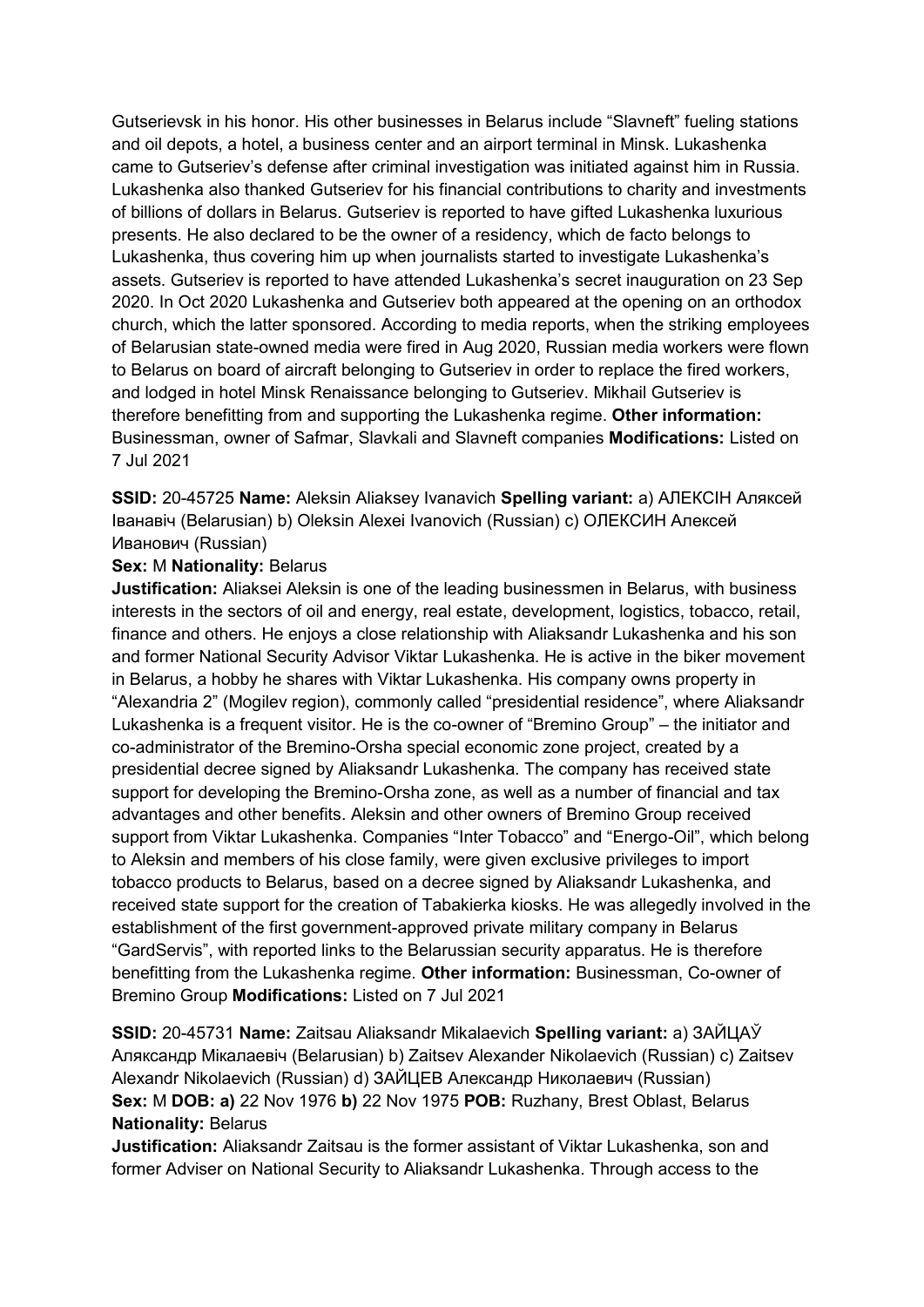Lukashenka family Zaitsau obtains lucrative contracts for his businesses. He is the owner of Sohra Group that is granted the right to export state-owned enterprises' production (tractors, trucks) to the Gulf and African countries. He is also the co-owner of Bremino Group. The company has received state support for developing the Bremino-Orsha zone, as well as a number of financial and tax advantages and other benefits. Zaitsau and other owners of Bremino Group received support from Viktar Lukashenka. He therefore benefits from and supports the Lukashenka regime. **Other information:** Businessman, co-owner of Bremino Group and Sohra Group **Modifications:** Listed on 7 Jul 2021

**SSID:** 20-45741 **Name:** Myslitski Ivan Branislavavich **Spelling variant:** a) МЫСЛIЦКI Iван Бранiслававiч (Belarusian) b) Myslitskiy Ivan Bronislavovich (Russian) c) МЫСЛИЦКИЙ Иван Брониславович (Russian)

## **Sex:** M **DOB:** 23 Oct 1976 **Nationality:** Belarus

**Justification:** In his position as First Deputy Head of the Penal Correction Department of the Ministry of Internal Affairs that has authority over detention facilities, Ivan Myslitski is responsible for the inhumane and degrading treatment, including torture, inflicted on citizens who participated in peaceful protests and were detained in those detention facilities in the wake of the 2020 presidential election, in line with the address of Lukashenka to officers of the Interior Ministry. In his position, he bears responsibility for detention conditions in Belarusian prisons, including the categorisation of prisoners corresponding to different kinds of ill-treatment and torture the detainees are subject to, such as verbal abuse, punitive isolation, deprivation of calls and visits, mutilation, beatings and brutal torture. He is therefore responsible for serious human rights violations and for the repression of civil society and democratic opposition. **Other information:** First Deputy Head of the Penal Correction Department Of the Ministry of Internal Affairs **Modifications:** Listed on 7 Jul 2021

**SSID:** 20-45748 **Name:** Beliakou Aleh Mikalaevich **Spelling variant:** a) БЕЛЯКОЎ Алег Мiĸалаевiч (Belarusian) b) Beliakov Oleg Nikolaevich (Russian) c) БЕЛЯКОВ Олег Николаевич (Russian)

# **Sex:** M **Nationality:** Belarus

**Justification:** In his position as Deputy Head of the Penal Correction Department of the Ministry of Internal Affairs that has authority over detention facilities, Aleh Beliakou is responsible for the inhumane and degrading treatment, including torture, inflicted on citizens who participated in peaceful protests and were detained in those detention facilities in the wake of the 2020 presidential election, in line with the address of Lukashenka to officers of the Interior Ministry. In his position, he bears responsibility for detention conditions in Belarusian prisons, including the categorisation of prisoners corresponding to different kinds of ill-treatment and torture the detainees are subject to, such as verbal abuse, punitive isolation, deprivation of calls and visits, mutilation, beatings and brutal torture. He is therefore responsible for serious human rights violations and for the repression of civil society and democratic opposition. **Other information:** Deputy Head of the Penal Correction Department of the Ministry of Internal Affairs **Modifications:** Listed on 7 Jul 2021

**SSID:** 20-45754 **Name:** Mandryk Uladzislau Aliakseevich **Spelling variant:** a) МАНДРЫК Уладзiслаў Аляксеевiч (Belarusian) b) Mandrik Vladislav Alekseevich (Russian) c) МАНДРИК Владислав Алексеевич (Russian)

**Sex:** M **DOB:** 4 Jul 1971 **Nationality:** Belarus

**Justification:** In his position as Deputy Head of the Penal Correction Department of the Ministry of Internal Affairs that has authority over detention facilities, Uladzislau Mandryk is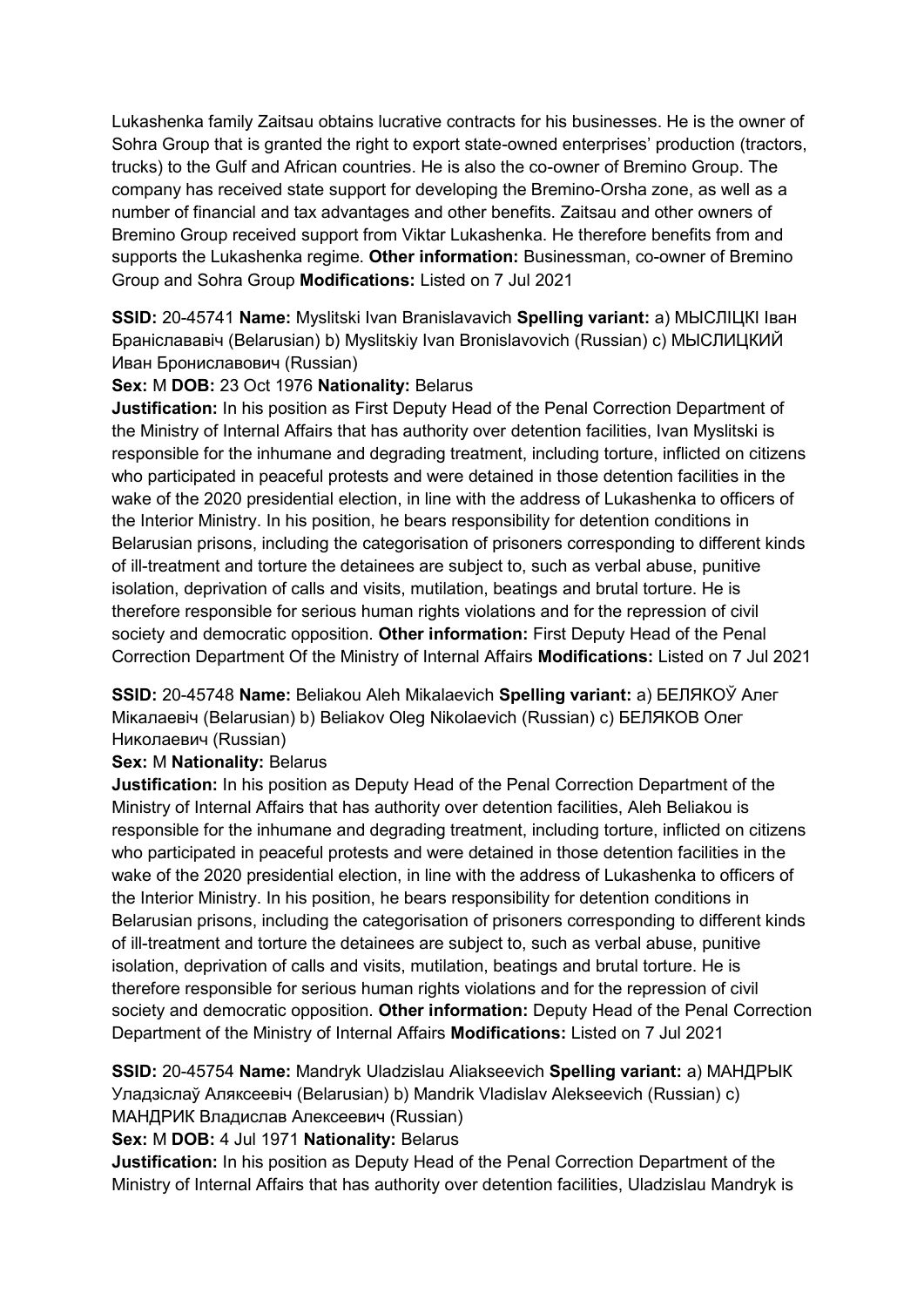responsible for the inhumane and degrading treatment, including torture, inflicted on citizens who participated in peaceful protests and were detained in those detention facilities in the wake of the 2020 presidential election, in line with the address of Lukashenka to officers of the Interior Ministry. In his position, he bears responsibility for detention conditions in Belarusian prisons, including the categorization of prisoners, corresponding to different kinds of ill-treatment and torture the detainees are subject to, such as verbal abuse, punitive isolation, deprivation of calls and visits, mutilation, beatings and brutal torture. He is therefore responsible for serious human rights violations and for the repression of civil society and democratic opposition. **Other information: a)** Deputy Head of the Penal Correction Department of the Ministry of Internal Affairs **b)** National ID: 3040771A125PB2; Passport: MP3810311 **Modifications:** Listed on 7 Jul 2021

**SSID:** 20-45762 **Name:** Dailida Andrei Mikalaevich **Spelling variant:** a) ДАЙЛIДА Андрэй Мiкалаевiч (Belarusian) b) Dailida Andrei Nikolaevich (Russian) c) ДАЙЛИДА Андрей Николаевич (Russian)

## **Sex:** M **DOB:** 1 Jul 1974 **Nationality:** Belarus

**Justification:** In his position as Deputy Head of the Penal Correction Department of the Ministry of Internal Affairs that has authority over detention facilities, Andrei Dailida is responsible for the inhumane and degrading treatment, including torture, inflicted on citizens who participated in peaceful protests and were detained in those detention facilities in the wake of the 2020 presidential election, in line with the address of Lukashenka to officers of the Interior Ministry. In his position, he bears responsibility for detention conditions in Belarusian prisons, including the categorization of prisoners, corresponding to different kinds of ill-treatment and torture the detainees are subject to, such as verbal abuse, punitive isolation, deprivation of calls and visits, mutilation, beatings and brutal torture. For his work as Deputy head of the Penal Correction Department of the Ministry of Internal Affairs, he received, in December 2020, the Presidential Order for service to the Motherland and has therefore benefitted from the Lukashenka regime He is therefore responsible for serious human rights violations and for the repression of civil society and democratic opposition. **Other information: a)** Deputy Head of the Penal Correction Department of the Ministry of Internal Affairs **b)** Passport: KH2133825 **Modifications:** Listed on 7 Jul 2021

**SSID:** 20-45770 **Name:** Lashchynouski Aleh Mikalaevich **Spelling variant:** a) ЛАШЧЫНОЎСКI Алег Мiкалаевiч (Belarusian) b) Lashchinovskii Oleg Nikolaevich (Russian) c) ЛАЩИНОВСКИЙ Олег Николаевич (Russian)

#### **Sex:** M **DOB:** 12 May 1963 **Nationality:** Belarus

**Justification:** In his former position as Deputy Head of the Penal Correction Department that has authority over detention facilities of the Ministry of Internal Affairs, Aleh Lashchynouski is responsible for the inhumane and degrading treatment, including torture, inflicted on citizens who participated in peaceful protests and were detained in those detention facilities in the wake of the 2020 presidential election, in line with the address of Lukashenka to officers of the Interior Ministry. In his former position, he bears responsibility for conditions in Belarusian prisons and the repressive measures taken there, including the categorisation of prisoners corresponding to different kinds of ill-treatment and torture the detainees are subject to, such as verbal abuse, punitive isolation, deprivation of calls and visits, mutilation, beatings and brutal torture. He is therefore responsible for serious human rights violations and for the repression of civil society and democratic opposition. **Other**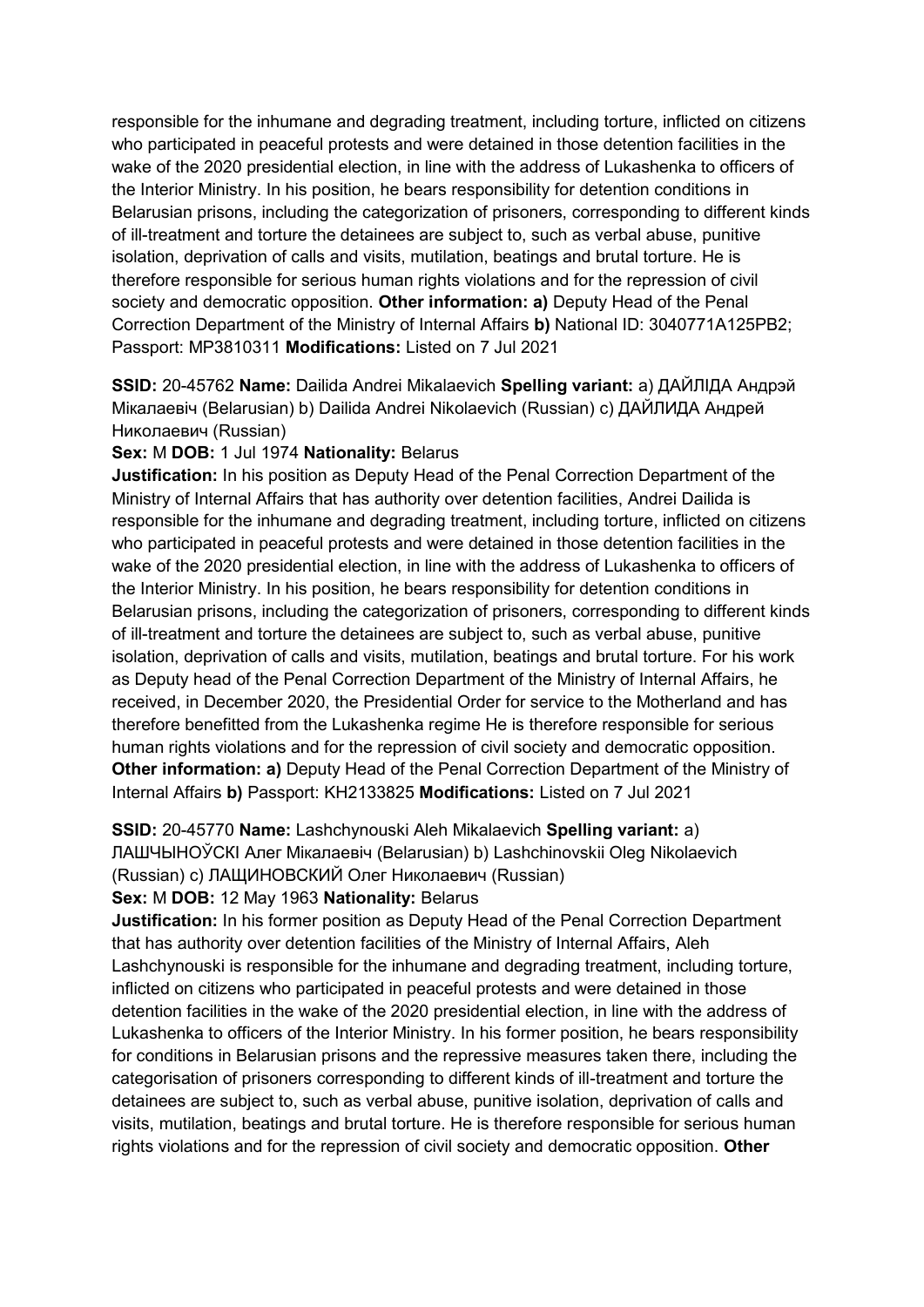**information:** Former Deputy Head of the Penal Correction Department of the Ministry of Internal Affairs **Modifications:** Listed on 7 Jul 2021

**SSID:** 20-45777 **Name:** Baturytskaia Zhana Uladzimirauna **Spelling variant:** a) БАТУРЫЦКАЯ Жана Уладзiмiраўна (Belarusian) b) Baturitskaya Zhanna Vladimirovna (Russian) c) БАТУРИЦКАЯ Жанна Владимировна (Russian)

## **Sex:** W **DOB:** 20 Apr 1972 **Nationality:** Belarus

**Justification:** In her position as Head of the Directorate of Sentence Enforcement of the Penal Correction Department of the Ministry of Internal Affairs that has authority over detention facilities, Zhana Baturitskaia is responsible for the inhumane and degrading treatment, including torture, inflicted on citizens who participated in peaceful protests and were detained in those detention facilities in the wake of the 2020 presidential election, in line with the address of Lukashenka to officers of the Interior Ministry. In her position, she bears responsibility for detention conditions in Belarusian prisons, including the categorisation of prisoners corresponding to different kind of ill-treatment and torture the detainees are subject to, such as verbal abuse, punitive isolation, deprivation of calls and visits, mutilation, beatings, brutal torture. She is therefore responsible for serious human rights violations and for the repression of civil society and democratic opposition. **Other information:** Head of the Directorate of Sentence Enforcement of the Penal Correction Department of the Ministry of Internal Affairs **Modifications:** Listed on 7 Jul 2021

**SSID:** 20-45784 **Name:** Strebkou Dzmitry Mikalaevich **Spelling variant:** a) СТРЭБКОЎ Дзмiтрый Мiкалаевiч (Belarusian) b) Strebkov Dmitry Nikolaevich (Russian) c) СТРЕБКОВ Дмитрий Николаевич (Russian)

**Sex:** M **DOB:** 19 Mar 1977 **Nationality:** Belarus

**Justification:** In his position as Head of the Prison No. 8 in Zhodino, Dzmitry Strebkou is responsible for the appalling conditions in the detention centre and for the inhumane and degrading treatment, including torture, inflicted on citizens who participated in peaceful protests and were detained in this detention facility, including in its temporary detention centre, in the wake of the 2020 presidential election. He is therefore responsible for serious human rights violations and for the repression of civil society and democratic opposition. **Other information:** Head of the Prison No. 8 in Zhodino **Modifications:** Listed on 7 Jul 2021

**SSID:** 20-45791 **Name:** Shapetska Yauhen Andreevich **Spelling variant:** a) ШАПЕЦЬКА Яўген Андрэевiч (Belarusian) b) Shapetko Evgeniy Andreevich (Russian) c) ШАПЕТЬКО Евгений Андреевич (Russian)

**Sex:** M **DOB:** 30 Mar 1989 **POB:** Minsk, Belarus **Nationality:** Belarus

**Justification:** In his position as the Head of the Akrestina Isolation Centre for Offenders, Yauhen Shapetska is responsible for appalling conditions in the isolation centre and for the inhumane and degrading treatment, including torture, inflicted on citizens who participated in peaceful protests and were detained in this detention facility in the wake of the 2020 presidential election. He is therefore responsible for serious violations of human rights and for the repression of civil society and democratic opposition. **Other information:** Head of Akrestina isolation centre for offenders **Modifications:** Listed on 7 Jul 2021

**SSID:** 20-45799 **Name:** Keniukh Ihar Ryhoravich **Spelling variant:** a) КЕНЮХ Iгар Рыгоравiч (Belarusian) b) Keniukh Igor Grigorevich (Russian) c) КЕНЮХ Игорь Григорьевич (Russian)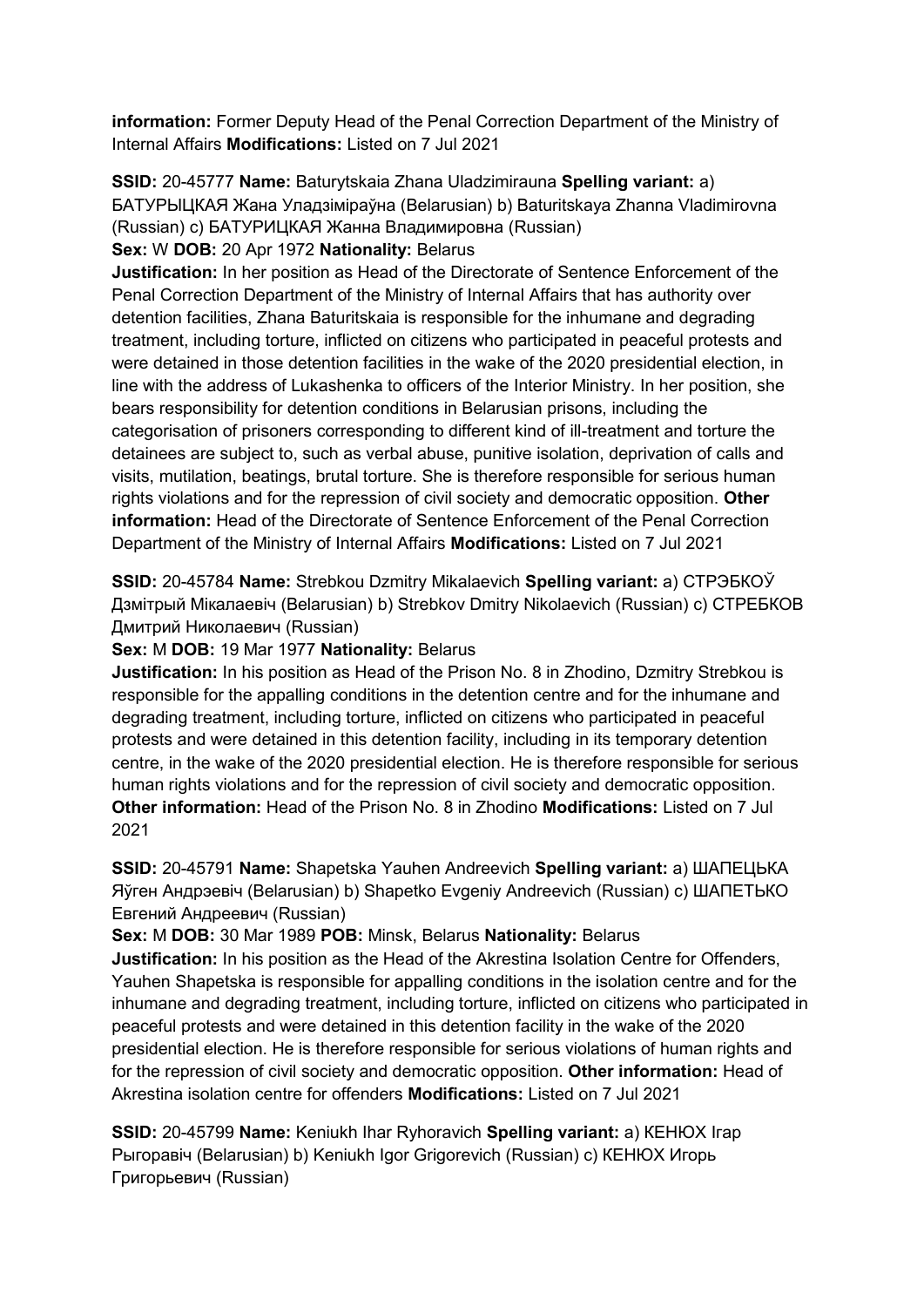**Sex:** M **DOB:** 21 Jan 1980 **POB:** Gomel Region (Gomel Oblast), Belarus **Nationality:** Belarus

**Justification:** In his position as the Head of the Akrestina Temporary Detention Centre, Ihar Keniukh is responsible for appalling conditions and for the inhumane and degrading treatment, including beatings and torture, inflicted on citizens detained in this detention facility in the wake of the 2020 presidential election. He exerted pressure on medical staff to remove doctors who sympathize with protesters. According to the testimony of multiple women included in the report of the Centre for Promotion of Women's Rights, "Her Rights," the most inhumane treatment took place in the detention centre at Akrestina in Minsk, where the OMON policemen were especially cruel and used torture. He is therefore responsible for serious violations of human rights and for the repression of civil society and democratic opposition. **Other information:** Head of Akrestina Temporary Detention Centre **Modifications:** Listed on 7 Jul 2021

**SSID:** 20-45808 **Name:** Dryl Hleb Uladzimiravich **Spelling variant:** a) ДРЫЛЬ Глеб Уладзiмiравiч (Belarusian) b) Dril Gleb Vladimirovich (Russian) c) ДРИЛЬ Глеб Владимирович (Russian)

**Sex:** M **DOB:** 12 May 1980 **Nationality:** Belarus

**Justification:** In his position as Deputy Head of the Temporary Detention Centre, Hleb Dryl is responsible for the appalling conditions and for the inhumane and degrading treatment, including beatings and torture, inflicted on citizens detained in this detention facility in the wake of the 2020 presidential election. According to witness testimonies, some of the women detained on 9-12 Aug 2020 were heavily beaten in the detention centres. According to the testimony of multiple women, included in the report of the Centre for Promotion of Women's Rights "Her Rights", the most inhumane treatment took place in the detention centre at Akrestina in Minsk, where the OMON policemen were especially cruel and used torture. He is therefore responsible for serious human rights violations and for the repression of civil society and democratic opposition. **Other information:** Deputy Head of the Akrestina Temporary Detention Centre **Modifications:** Listed on 7 Jul 2021

**SSID:** 20-45815 **Name:** Lapyr Uladzimir Iosifavich **Spelling variant:** a) ЛАПЫР Уладзiмiр Iосiфавiч (Belarusian) b) Lapyr Vladimir Yosifovich (Russian) c) ЛАПЫРЬ Владимир Иосифович (Russian)

## **Sex:** M **DOB:** 21 Aug 1977 **Nationality:** Belarus

**Justification:** In his position as Deputy Head of the Akrestina Temporary Detention Centre, Uladzimir Lapyr is responsible for appalling conditions and for the inhumane and degrading treatment, including beatings and torture, inflicted on citizens detained in this detention facility in the wake of the 2020 presidential election. According to the testimony of multiple women included in the report of the Centre for Promotion of Women's Rights, "Her Rights," the most inhumane treatment took place in the detention centre at Akrestina in Minsk, where the OMON policemen were especially cruel and used torture. He is therefore responsible for serious violations of human rights and for the repression of civil society and democratic opposition. **Other information:** Deputy Head of the Akrestina Temporary Detention Centre **Modifications:** Listed on 7 Jul 2021

**SSID:** 20-45822 **Name:** Vasiliuk Aliaksandr Uladzimiravich **Spelling variant:** a) ВАСIЛЮК Аляксандр Уладзiмiравiч (Belarusian) b) Vasiliuk Alexander Vladimirovich (Russian) c) Vasiliuk Alexandr Vladimirovich (Russian) d) ВАСИЛЮК Александр Владимирович (Russian)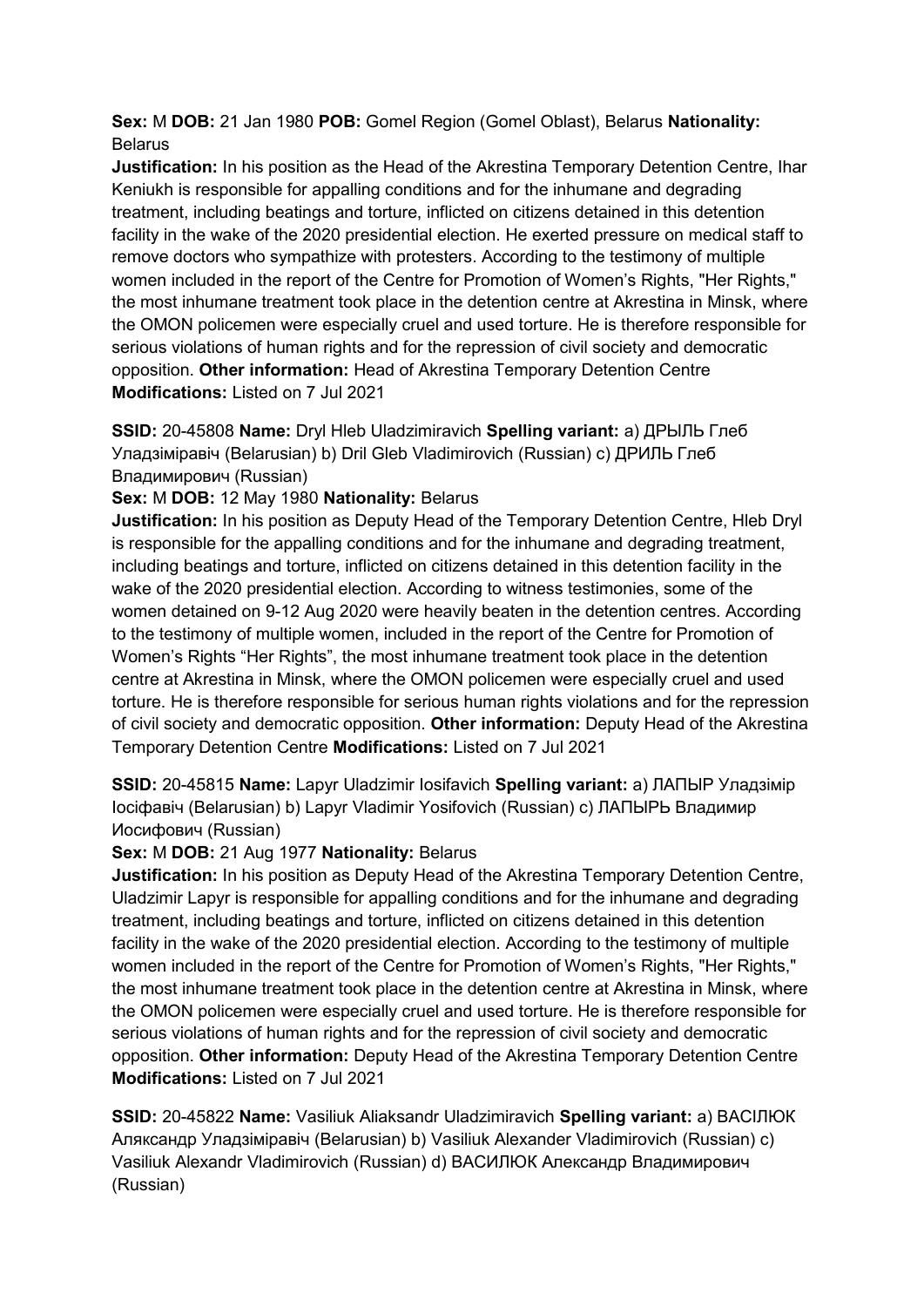## **Sex:** M **DOB:** 8 May 1975 **Nationality:** Belarus

**Justification:** In his position as Head of the Investigation team of the Investigative Committee of Belarus, Aliaksandr Vasiliuk is responsible for politically-motivated prosecutions and detention, in particular of the opposition Coordination Council members, including Belarusian opposition leader Mariya Kalesnikava who is considered a political prisoner by human rights organisations. He is also responsible for the detention of several opposition media representatives. He is therefore responsible for the repression of civil society and democratic opposition. **Other information:** Head of the Investigation team of the Investigative Committee **Modifications:** Listed on 7 Jul 2021

**SSID:** 20-45829 **Name:** Arkhireeu Yauhen Anatolevich **Spelling variant:** a) АРХIРЭЕЎ Яўген Анатольевiч (Belarusian) b) Arkhireev Evgeniy Anatolevich (Russian) c) АРХИРЕЕВ Евгений Анатольевич (Russian)

## **Sex:** M **DOB:** 1 Jul 1977 **Nationality:** Belarus

**Justification:** In his position as the Head of the Main Investigation Department of the Investigative Committee of Belarus, Yauhen Arkhireeu is responsible for initiating and investigating politically-motivated criminal proceedings, in particular of the opposition Coordination Council members and other protesters. Such investigations are aimed at intimidating protesters, as well as criminalizing the participation in peaceful protests. He is therefore responsible for the repression of civil society and democratic opposition. **Other information:** Head of the Main Investigation Department, Central Office of Investigative Committee **Modifications:** Listed on 7 Jul 2021

**SSID:** 20-45836 **Name:** Kauryzhkin Aliaksei Iharavich **Spelling variant:** a) КАЎРЫЖКIН Аляĸсей Iгаравiч (Belarusian) b) Kovryzhkin Alexey Igorovich (Russian) c) КОВРИЖКИН Алеĸсей Игоревич (Russian)

**Sex:** M **DOB:** 3 Nov 1981 **POB:** Bobruisk, Belarus **Nationality:** Belarus **Justification:** In his position as the Head of the Investigation Team of the Investigative Committee of Belarus, Aliaksei Kauryzhkin is responsible for politically motivated prosecutions and detention, in particular of members of Viktar Babarika's presidential campaign team and of Coordination Council members, including lawyer Maxim Znak who is considered a political prisoner by human rights organisations. He is therefore responsible for the repression of civil society and democratic opposition. **Other information:** Head of Investigation Team, Main Investigation Department, Investigative Committee **Modifications:**  Listed on 7 Jul 2021

**SSID:** 20-45845 **Name:** Ahafonau Aliaksandr Dzmitryevich **Spelling variant:** a) АГАФОНАЎ Аляксандр Дзмiтрыевiч (Belarusian) b) Agafonov Alexander Dmitrievich (Russian) c) Agafonov Alexandr Dmitrievich (Russian) d) АГАФОНОВ Александр Дмитриевич (Russian) **Sex:** M **DOB:** 13 Mar 1982 **Nationality:** Belarus

**Justification:** In his position as the First Deputy Head of the Main Investigation Department of the Investigative Committee of Belarus, Aliaksandr Ahafonau is responsible for politically motivated prosecutions and arrests of the presidential candidate Siarhei Tsikhanousky – opposition activist and husband of presidential candidate Svetlana Tsikhanouskaya. and other political activists, including Mikalai Statkevich and Dzmitry Kazlou. Siarhei Tsikhanousky, Dzmitry Kazlou, and Mikalai Statkevich are recognised as political prisoners by Viasna, a Belarussian human rights organisation. He is therefore responsible for the repression of civil society and democratic opposition. **Other information:** First Deputy Head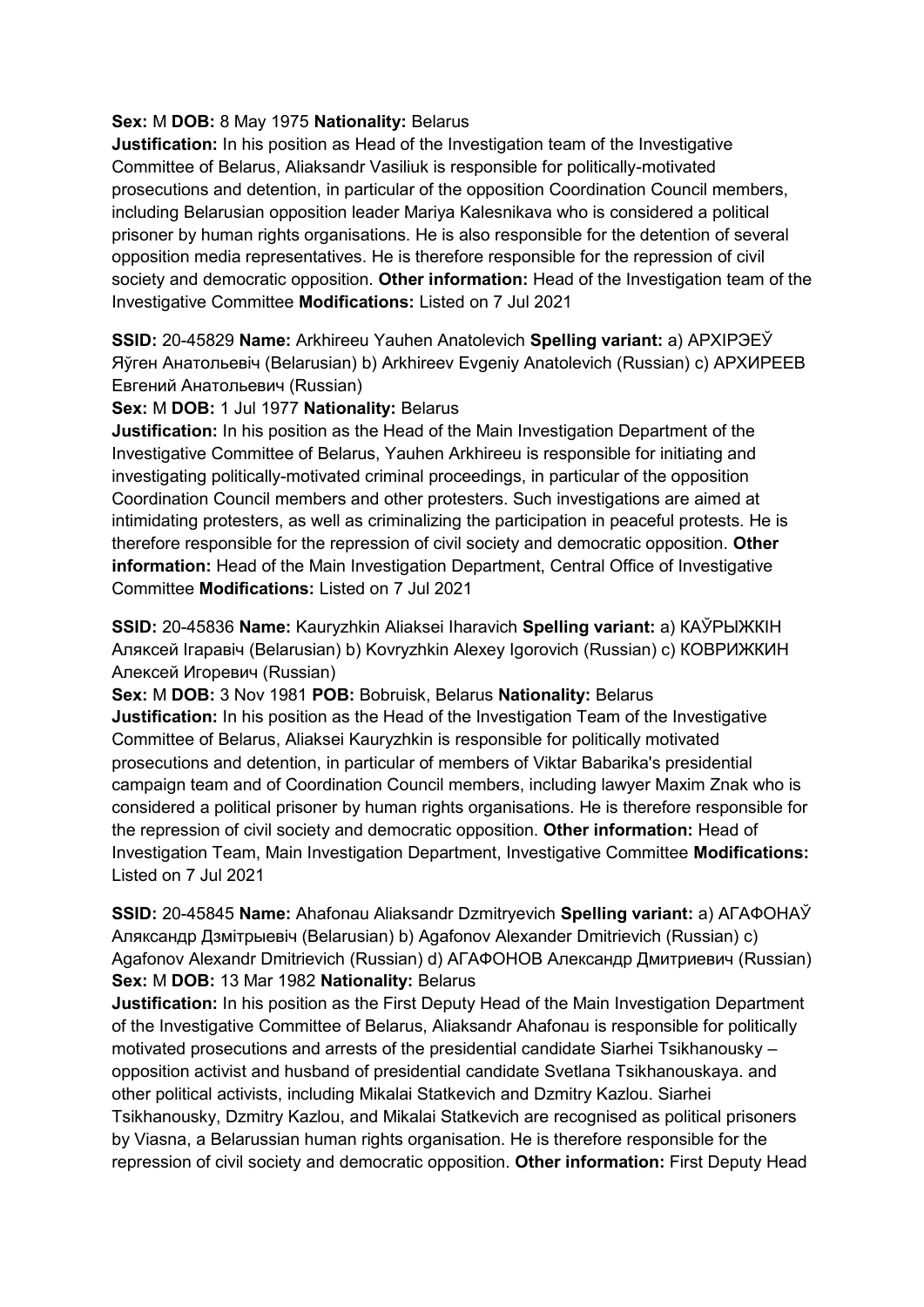of the Main Investigation Department, Investigative Committee **Modifications:** Listed on 7 Jul 2021

**SSID:** 20-45852 **Name:** Bychak Kanstantsin Fiodaravich **Spelling variant:** a) БЫЧАК Канстанцiн Фёдаравiч (Belarusian) b) Bychek Konstantin Fedorovich (Russian) c) БЫЧЕК Константин Фёдорович (Russian)

**Sex:** M **DOB:** 20 Sep 1985 **Nationality:** Belarus

**Justification:** In his position as Head of Division of the KGB Investigation Department, Kanstantin Bychak has supervised politically motivated investigation of presidential candidate Viktar Babarika. Babarika's candidacy was rejected by the Central Election Commission. This decision was based on a report from the KGB and official TV statements of Bychak declaring Babarika guilty of money laundering while investigations were still ongoing. On Oct 26, 2020, Bychak threatened peaceful protestors on the governmental TV by stating that their actions would be classified as acts of terrorism. He is therefore responsible for the repression of the democratic opposition and civil society. **Other information:** Head of Division of the KGB Investigation Department **Modifications:** Listed on 7 Jul 2021

**SSID:** 20-45859 **Name:** Bakach Andrei Siarheevich **Spelling variant:** a) БАКАЧ Андрэй Сяргеевiч (Belarusian) b) Bakach Andrei Sergeevich (Russian) c) БАКАЧ Андрей Сергеевич (Russian)

**Sex:** M **DOB:** 19 Nov 1983 **POB:** Minsk, Belarus **Nationality:** Belarus **Justification:** In his position as Head of the department of Internal Affairs of the Pervomaysky District Administration in Minsk (since December 2019), Andrei Bakach is responsible for the actions of police forces belonging to this police precinct and for the actions occurring in the police station. During his time as Head, peaceful protesters in Minsk were subjected to cruel, inhumane and degrading treatment inside the police station under

his control. He is therefore responsible for serious violations of human rights and the repression of civil society and democratic opposition. **Other information:** Head of the Pervomaysky District Police Department of Minsk **Modifications:** Listed on 7 Jul 2021

**SSID:** 20-45867 **Name:** Palulekh Aliaksandr Uladzimiravich **Spelling variant:** a) ПАЛУЛЕХ Аляксандр Уладзiмiравiч (Belarusian) b) Polulekh Aleksandr Vladimirovich (Russian) c) ПОЛУЛЕХ Александр Владимирович (Russian)

**Sex:** M **DOB:** 25 Jun 1979 **POB:** Minsk, Belarus **Nationality:** Belarus

**Justification:** In his position as the Head of the Internal Affairs Directorate of the Frunzensky District Administration of Minsk, Aliaksandr Palulekh is responsible for the repression led by the police forces in this district against peaceful protesters in the wake of the 2020 presidential elections, in particular with ill-treatment, including torture, of peaceful protesters who were detained inside the police station under his control. He is therefore responsible for serious violations of human rights and the repression of civil society and democratic opposition. **Other information:** Head of the Frunzensky District Police Department of Minsk **Modifications:** Listed on 7 Jul 2021

**SSID:** 20-45875 **Name:** Zakhvitsevich Aliaksandr Aliaksandravich **Spelling variant:** a) ЗАХВIЦЭВIЧ Аляксандр Аляксандравiч (Belarusian) b) Zakhvitsevich Aleksandr Aleksandrovich (Russian) c) ЗАХВИЦЕВИЧ Александр Александрович (Russian) **Sex:** M **DOB:** 1 Jan 1977 **Nationality:** Belarus

**Justification:** In his position as the Deputy Head of the Frunzensky District Police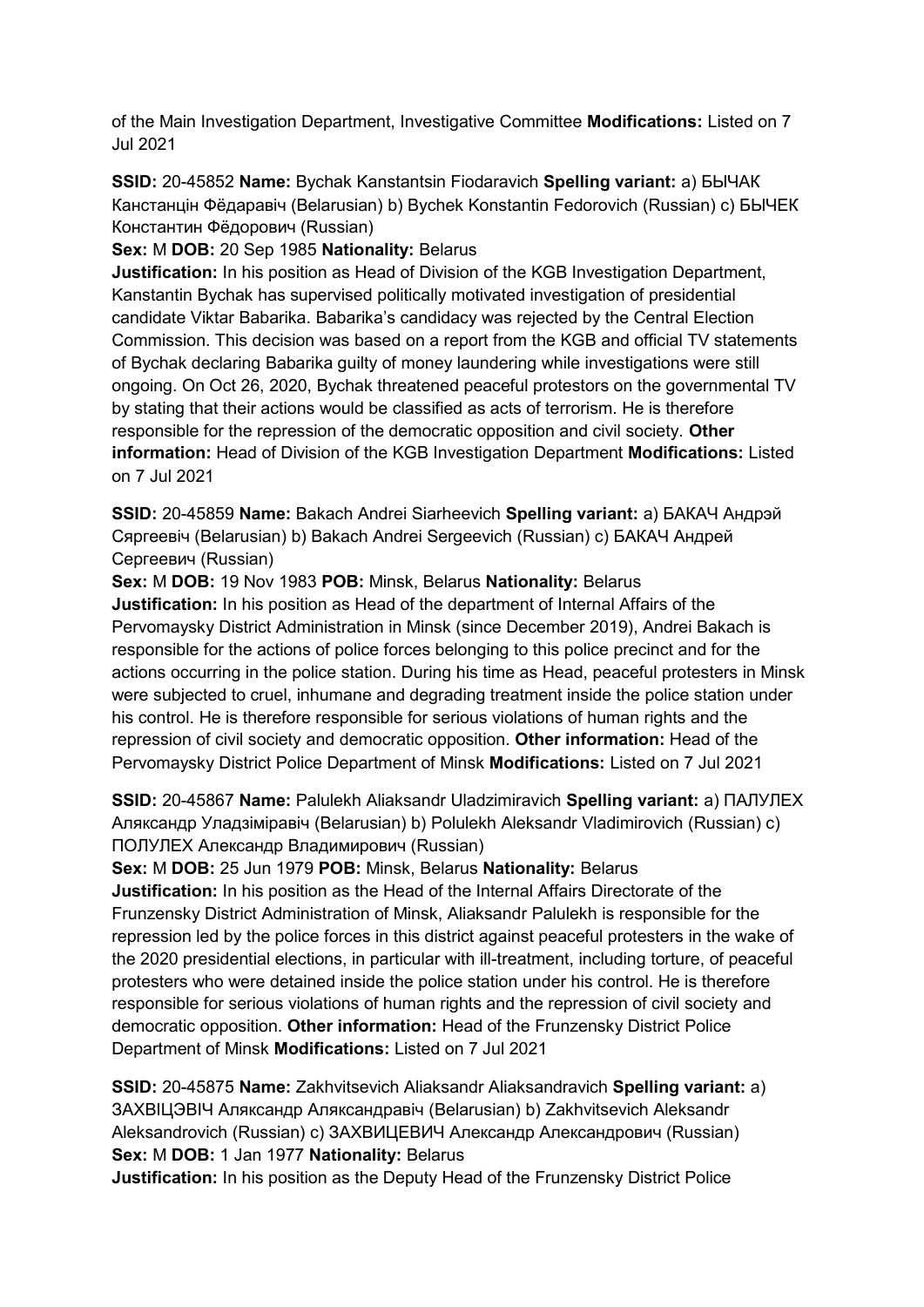Department of Minsk Aliaksandr Zakhvitsevich supervises public security police and is responsible for the inhumane and degrading treatment, including torture, inflicted on citizens detained in the Frunzenskiy District in the wake of the 2020 presidential election and for the general brutal crackdown on peaceful protesters in this district. Officers under Zakhvitsevich's supervision used torture against detainees. He is therefore responsible for serious violations of human rights and the repression of civil society and democratic opposition. **Other information:** Deputy Head of the Frunzensky District Police Department of Minsk **Modifications:** Listed on 7 Jul 2021

**SSID:** 20-45882 **Name:** Ushakou Siarhei Uladzimiravich **Spelling variant:** a) УШАКОЎ Сяргей Уладзiмiравiч (Belarusian) b) Ushakov Sergei Vladimirovich (Russian) c) УШАКОВ Сергей Владимирович (Russian)

**Sex:** M **DOB:** 22 Aug 1980 **POB:** Minsk, Belarus **Nationality:** Belarus

**Justification:** In his position as the Deputy Head of the Frunzensky District Police Department of Minsk supervising criminal police, Siarhei Ushakou is responsible for actions of his subordinates, especially inhumane and degrading treatment, including torture, inflicted on citizens detained in the Frunzensky District in the wake of the 2020 presidential election and for the general brutal crackdown on peaceful protesters. Officers under Ushakou's direct supervision used torture against detainees. He is therefore responsible for serious violations of human rights and the repression of civil society and democratic opposition. **Other information:** Deputy Head of the Frunzensky District Police Department of Minsk **Modifications:** Listed on 7 Jul 2021

**SSID:** 20-45890 **Name:** Artsiomenka Siarhei Piatrovich **Spelling variant:** a) АРЦЁМЕНКА Сяргей Пятровiч (Belarusian) b) Artemenko Sergei Petrovich (Russian) c) Artiomenko Sergei Petrovich (Russian) d) АРТЁМЕНКО Сергей Петрович (Russian)

**Sex:** M **DOB:** 26 Mar 1973 **Nationality:** Belarus

**Justification:** In his position as the Deputy Head of the Pervomaisky Police District in Minsk, supervising public security police, Siarhei Artemenko is responsible for the inhumane and degrading treatment, including torture, inflicted, by his subordinates on citizens detained at the Pervomaiskiy District Police Department of Minsk that occurred in the wake of the 2020 presidential election and for the general brutal crackdown on peaceful protesters. One example is the mistreatment of Maxim Haroshin, a floral shop owner, who was arrested after he gave flowers to the participants of the Women's March on 13 Oct 2020. Artemenko exerted pressure on citizens not to participate in peaceful demonstrations. He is therefore responsible for serious violations of human rights and the repression of civil society and democratic opposition. **Other information:** Deputy Head of the Pervomaisky Police District in Minsk **Modifications:** Listed on 7 Jul 2021

**SSID:** 20-45897 **Name:** Rydzetski Aliaksandr Mikhailavich **Spelling variant:** a) РЫДЗЕЦКI Аляксандр Мiхайлавiч (Belarusian) b) Ridetskiy Aleksandr Mikhailovich (Russian) c) РИДЕЦКИЙ Александр Михайлович (Russian)

# **Sex:** M **DOB:** 14 Aug 1978 **Nationality:** Belarus

**Justification:** In his former position as the Head of the Oktyabrsky District Police Department of Minsk, Aliandsandr Rydzetski was responsible for the inhuman and degrading treatment, including torture, inflicted by his subordinates on citizens detained in that district in the wake of the 2020 presidential election. He is therefore responsible for serious violations of human rights and the repression of civil society and democratic opposition. **Other information:** Former Head of the Oktyabrskiy District Police Department of Minsk,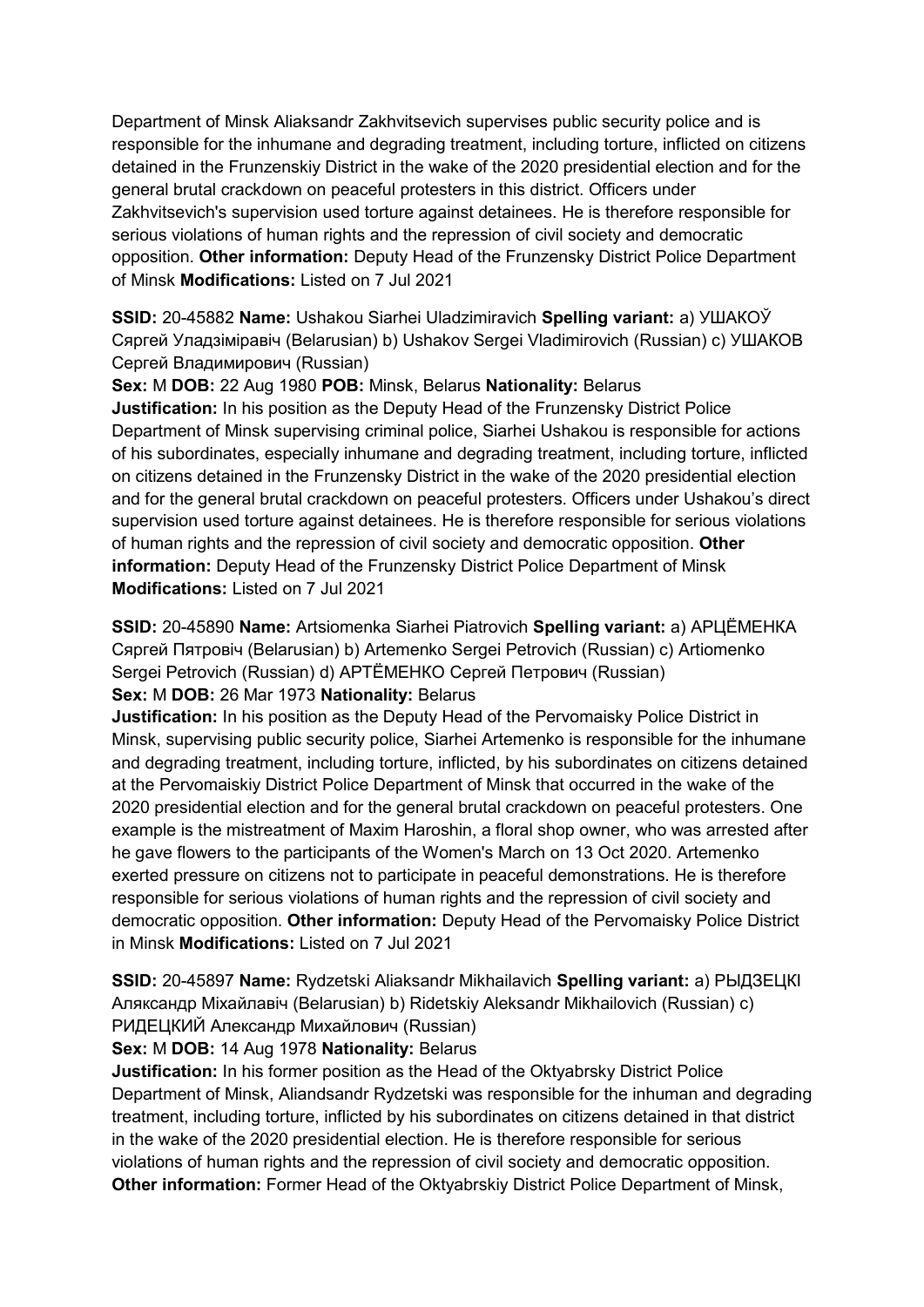Head of the Directorate of internal security of the State Forensic Examination Committee **Modifications:** Listed on 7 Jul 2021

**SSID:** 20-45904 **Name:** Burdziuk Dzmitry Iauhenevich **Spelling variant:** a) БУРДЗЮК Дзмiтрый Яўгеньевiч (Belarusian) b) Burdiuk Dmitry Evgenevich (Russian) c) БУРДЮК Дмитрий Евгеньевич (Russian)

**Sex:** M **DOB:** 31 Jan 1980 **POB:** Brest Region, Belarus **Nationality:** Belarus **Justification:** In his former position as Head of the Partizanski District Police Department of Minsk, Dzmitry Burdziuk was responsible for overseeing the severe beatings and torture of peaceful protesters and bystanders in that district in the wake of the 2020 presidential election. In Dec 2020 he was appointed Head of the Oktyabrsky Disrict Police Department. He is therefore responsible for serious violations of human rights and the repression of civil society and democratic opposition. **Other information: a)** Head of the Oktyabrsky District Police Department, Former Head of the Partizanski District Police Department of Minsk **b)**  Personal identification: 3310180C009PB7 **c)** Passport number: MP3567896 **Modifications:**  Listed on 7 Jul 2021

**SSID:** 20-45915 **Name:** Kapilevich Vital Vitalevich **Spelling variant:** a) КАПIЛЕВIЧ Вiталь Вiтальевiч (Belarusian) b) Kapilevich Vitaliy Vitalevich (Russian) c) КАПИЛЕВИЧ Виталий Витальевич (Russian)

## **Sex:** M **DOB:** 26 Nov 1988 **Nationality:** Belarus

**Justification:** In his position as the Head of the Leninsky District Police Department of Minsk, Vital Kapilevich is responsible for the inhumane and degrading treatment, including torture, inflicted on citizens detained at the Leninsky District Police Department. The detainees were denied medical help; paramedics who arrived at the Department were intimidated to prevent the provision of medical assistance to the detainees. He is therefore responsible for serious violations of human rights and the repression of civil society. **Other information:** Head of the Leninsky District Police Department of Minsk **Modifications:**  Listed on 7 Jul 2021

**SSID:** 20-45922 **Name:** Kislou Kiryl Stanislavavich **Spelling variant:** a) КIСЛОЎ Кiрыл Станiслававiч (Belarusian) b) Kislov Kirill Stanislavovich (Russian) c) КИСЛОВ Кирилл Станиславович (Russian)

## **Sex:** M **DOB:** 2 Jan 1979 **POB:** Minsk, Belarus **Nationality:** Belarus

**Justification:** In his position as Head of the Zavodsky District Police Department of Minsk, Kiryl Kislou is responsible for inhumane and degrading treatment, including torture, inflicted on citizens detained at the premises of this police station. He is also responsible for mass repressions against peaceful protesters, journalists, human rights activists, workers, representatives of the academic community and bystanders, inflicted by his subordinates. He is therefore responsible for serious violations of human rights and the repression of civil society. **Other information:** Head of the Zavodsky District Police Department of Minsk **Modifications:** Listed on 7 Jul 2021

**SSID:** 20-45930 **Name:** Vareika Siarhei Aliaksandravich **Spelling variant:** a) ВАРЭЙКА Сяргей Аляĸсандравiч (Belarusian) b) Vareiko Sergey Aleksandrovich (Russian) c) ВАРЕЙКО Сергей Александрович (Russian)

**Sex:** M **DOB:** 1 Feb 1980 **Nationality:** Belarus

**Justification:** In his former position as Deputy Head of the Zavodsky District Police Siarhei Vareika is responsible for the inhumane and degrading treatment, including torture, inflicted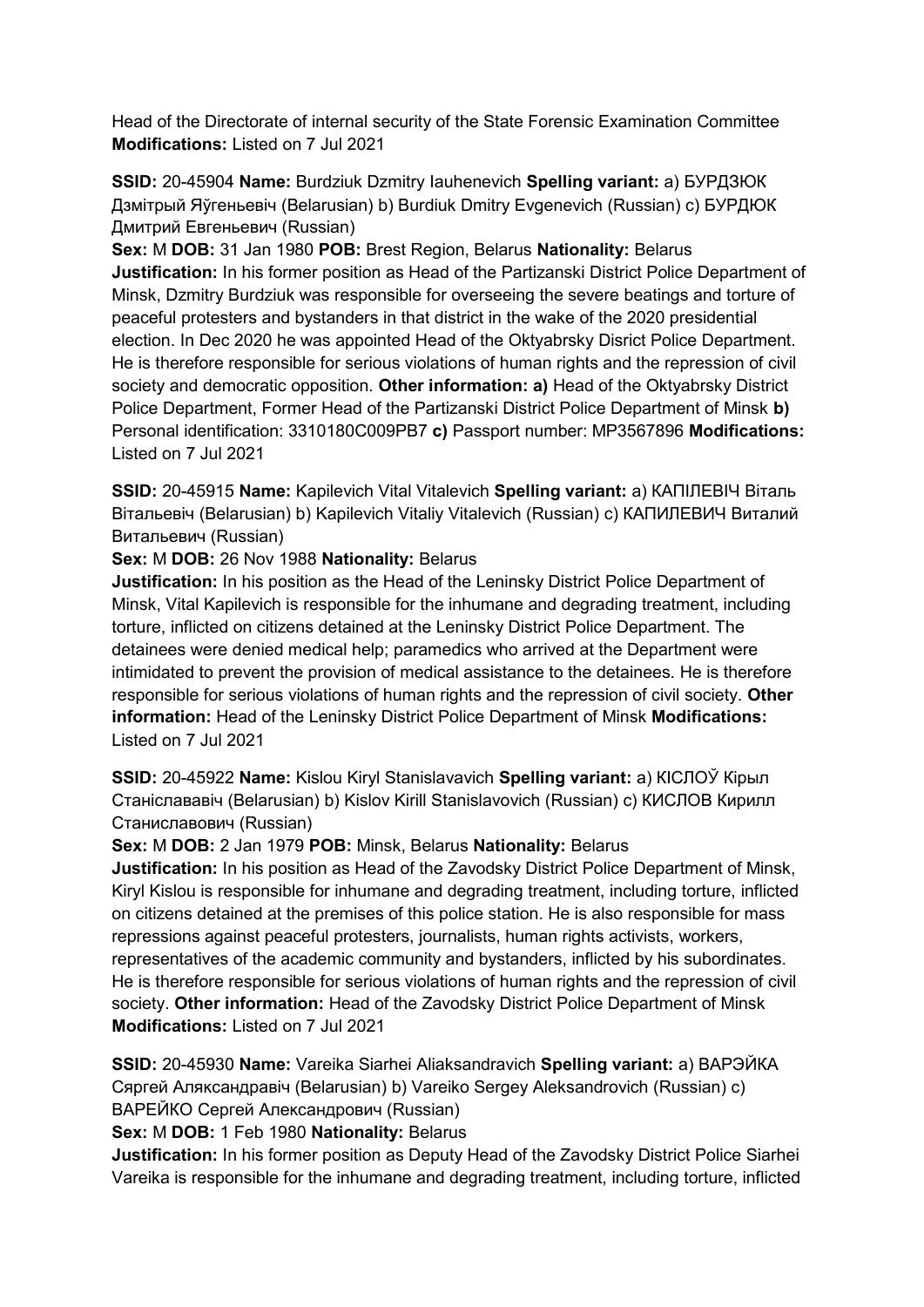on citizens detained on the premises of the Zavodsky District Police Department in the wake of the 2020 presidential election. He is also responsible for the actions of his subordinates, who took part in mass repressions against peaceful protesters, journalists, human rights activists, workers, representatives of the academic community and bystanders. On 21 Dec 2020 he was appointed Head of Moskovsky District Police Department of Minsk. He is therefore responsible for serious violations of human rights and the repression of civil society. **Other information:** Head of Moskovski District Police Department of Minsk, former Deputy Head of the Zavodsky District Police Department of Minsk **Modifications:** Listed on 7 Jul 2021

**SSID:** 20-45937 **Name:** Dubavik Siarhei Feliksavich **Spelling variant:** a) ДУБАВIК Сяргей Феліксавіч (Belarusian) b) Dubovik Sergey Feliksovich (Russian) с) ДУБОВИК Сергей Феликсович (Russian)

## **Sex:** M **DOB:** 1 Feb 1974 **Nationality:** Belarus

**Justification:** In his position as Deputy Head of the Leninsky District Police Department, Siarhei Dubavik is responsible for the inhumane and degrading treatment, including torture, inflicted on citizens detained on the premises of the Leninsky District Police Department in the wake of the 2020 presidential election. The detainees were denied medical help; paramedics who arrived at the Department were intimidated to prevent the provision of medical assistance to the detainees. He is also responsible for the actions of his subordinates, who took part in mass repressions against peaceful protesters, journalists, human rights activists, workers, representatives of the academic community and bystanders. He is therefore responsible for serious violations of human rights and the repression of civil society and democratic opposition. **Other information:** Deputy Head of the Leninsky District Police Department **Modifications:** Listed on 7 Jul 2021

**SSID:** 20-45944 **Name:** Andryeuski Aliaksandr Mechyslavavich **Spelling variant:** a) АНДРЫЕЎСКI Аляĸсандр Мечыслававiч (Belarusian) b) Andrievskii Alexander Mechislavovich (Russian) c) Andrievskii Alexandr Mechislavovich (Russian) d) АНДРИЕВСКИЙ Александр Мечиславович (Russian)

## **Sex:** M **DOB:** 29 Apr 1982 **Nationality:** Belarus

**Justification:** In his position as Deputy Head of the Frunzensky District Police Department in Minsk, Aliaksandr Andryeuski is responsible for inhumane and degrading treatment, including torture, inflicted on citizens detained on the premises of the Fruzensky District Police Department in the wake of the 2020 presidential election. Detaineees were standing on their knees with heads down for hours, violently beaten, hit with a taser. He is therefore responsible for serious violations of human rights and the repression of civil society and democratic opposition. **Other information:** Deputy Head of the Frunzensky District Police Department of Minsk **Modifications:** Listed on 7 Jul 2021

**SSID:** 20-45951 **Name:** Makrytski Vital Mikhailavich **Spelling variant:** a) МАКРЫЦКI Вiталь Мiхайлавiч (Belarusian) b) Makritskii Vitalii Mikhailavich (Russian) c) МАКРИЦКИЙ Виталий Михайлович (Russian)

# **Sex:** M **DOB:** 17 Feb 1975 **Nationality:** Belarus

**Justification:** In his former position as Deputy Head of the Oktyabrsky District Police Department of Minsk, Vital Makrytski was responsible for overseeing the severe beatings and torture of peaceful protesters and bystanders detained on the premises of this police department, in the wake of the 2020 presidential election. In Dec 2020 he was promoted to the position of the Head of the Partizanski District Police Department of Minsk. He is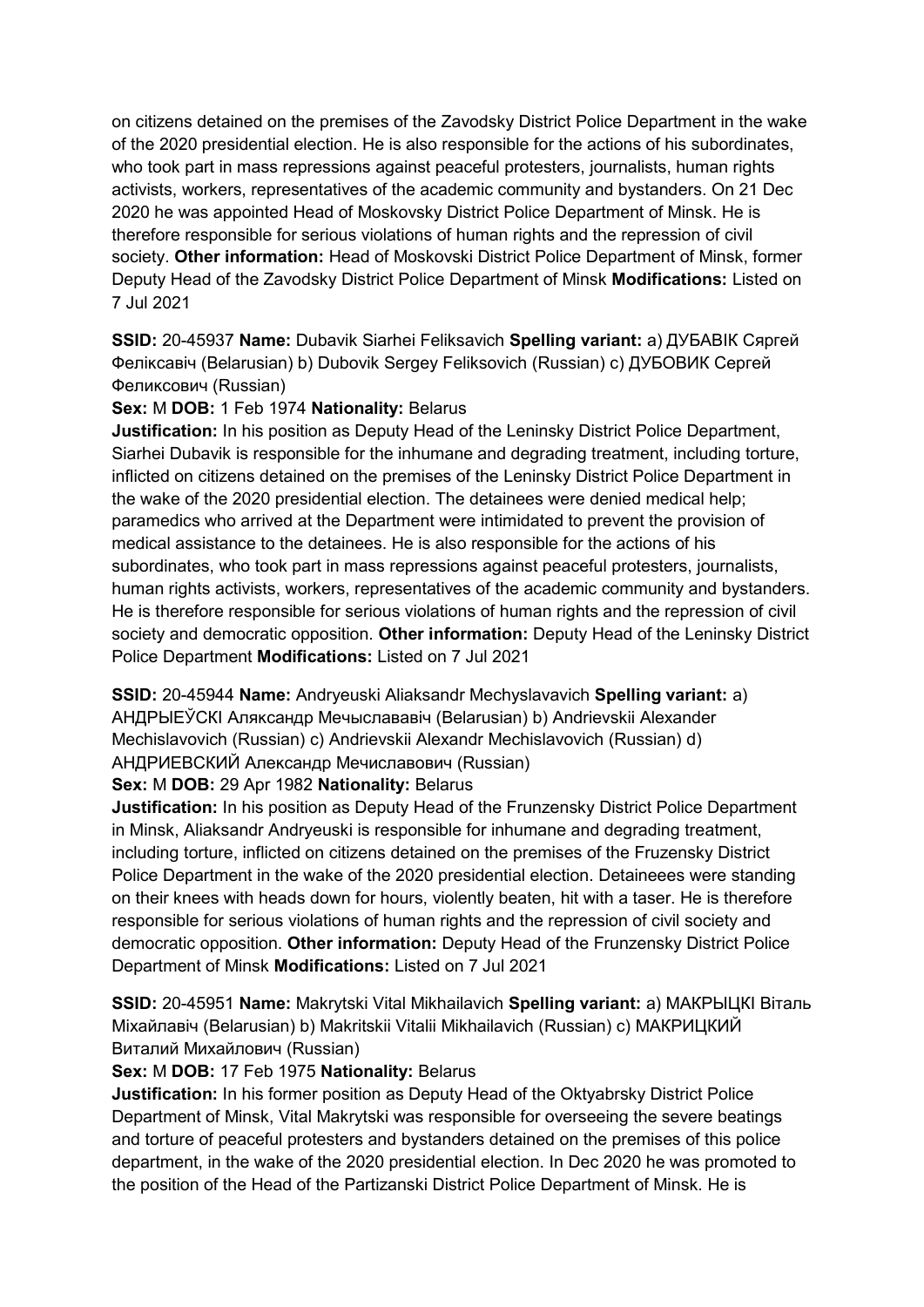therefore responsible for serious violations of human rights and the repression of civil society and democratic opposition. **Other information:** Deputy Head of the Oktyabrsky District Police Department of Minsk (Until Dec 17 2020). From Dec 17 2020 - the Head of the Partizanski District Police Department of Minsk **Modifications:** Listed on 7 Jul 2021

**SSID:** 20-45958 **Name:** Urubleuski Yauhen Aliakseevich **Spelling variant:** a) УРУБЛЕЎСКI Яўген Аляĸсеевiч (Belarusian) b) Vrublevskii Evgenii Alekseevich (Russian) c) ВРУБЛЕВСКИЙ Евгений Алексеевич (Russian)

**Sex:** M **DOB:** 28 Jan 1966 **Nationality:** Belarus

**Justification:** In his position as a senior police sergeant of the Akrestina Offenders Isolation Centre. Yauhen Urubleuski is responsible for the inhumane and degrading treatment, including torture, inflicted on citizens detained in the Offenders' Detention Centre. According to witnesses and media reports, he personally took part in brutal beatings of civilians detained in Aug 2020. He is therefore responsible for serious human rights violations. **Other information:** Senior Police Sergeant of the Akrestina Offenders' Isolation Centre **Modifications:** Listed on 7 Jul 2021

**SSID:** 20-45965 **Name:** Karpiankau Mikalai Mikalaevich **Spelling variant:** a) КАРПЯНКОЎ Мiĸалай Мiĸалаевiч (Belarusian) b) Karpenkov Nikolai Nikolaevich (Russian) c) КАРПЕНКОВ Ниĸолай Ниĸолаевич (Russian)

**Sex:** M **DOB:** 6 Sep 1968 **POB:** Minsk, Belarus **Nationality:** Belarus **Justification:** In his position as the Head of the Main Department for Combating Organized

Crime and Corruption of the Ministry of Internal Affairs, Mikalai Karpiankau is responsible for the inhumane and degrading treatment inflicted on citizens who participated in peaceful protests and for their arbitrary arrest and detention. Numerous testimonies, photo and video evidence indicate that the group under his command beat and arrested peaceful protestors, threatened them with firearms. On 6 Sep 2020, Karpiankou was filmed as he was smashing a glass door with a baton to the café where peaceful protestors were hiding and brutally detaining them. A recording has been published where he claimed his department would use firearms against the protestors. He is therefore responsible for serious human rights violations and for repression of civil society and democratic opposition. **Other information:** Deputy Minister of Internal Affairs, Former Head of the Main Department for Combating Organized Crime and Corruption of the Ministry of Internal Affairs **Modifications:** Listed on 7 Jul 2021

**SSID:** 20-45973 **Name:** Hryb Mikhail Viachaslavavich **Spelling variant:** a) ГРЫБ Мiхаiл Вячаслававiч (Belarusian) b) Grib Mikhail Viacheslavovich (Russian) c) ГРИБ Михаил Вячеславович (Russian)

**Sex:** M **DOB:** 29 Jul 1980 **POB:** Minsk, Belarus **Nationality:** Belarus

**Justification:** Mikhail Hryb was Head of the Department of Internal Affairs in the Vitebsk Regional Executive Committee from Mar 2019 to Oct 2020, afterwards being appointed Head of the Main Department of Internal Affairs of the Minsk city Executive Committee and assigned the title of major general of militia (police forces). In this capacity, he is responsible for the actions of police forces, respectively in the Vitebsk region until Oct 2020 and in Minsk since after Oct 2020, including violent repression of peaceful protesters and breaches of right to peaceful assembly and free speech, committed by police forces in Vitebsk and Minsk, in the aftermath of the 2020 Belarussian presidential elections. He is therefore responsible for serious violations of human rights and the repression of civil society and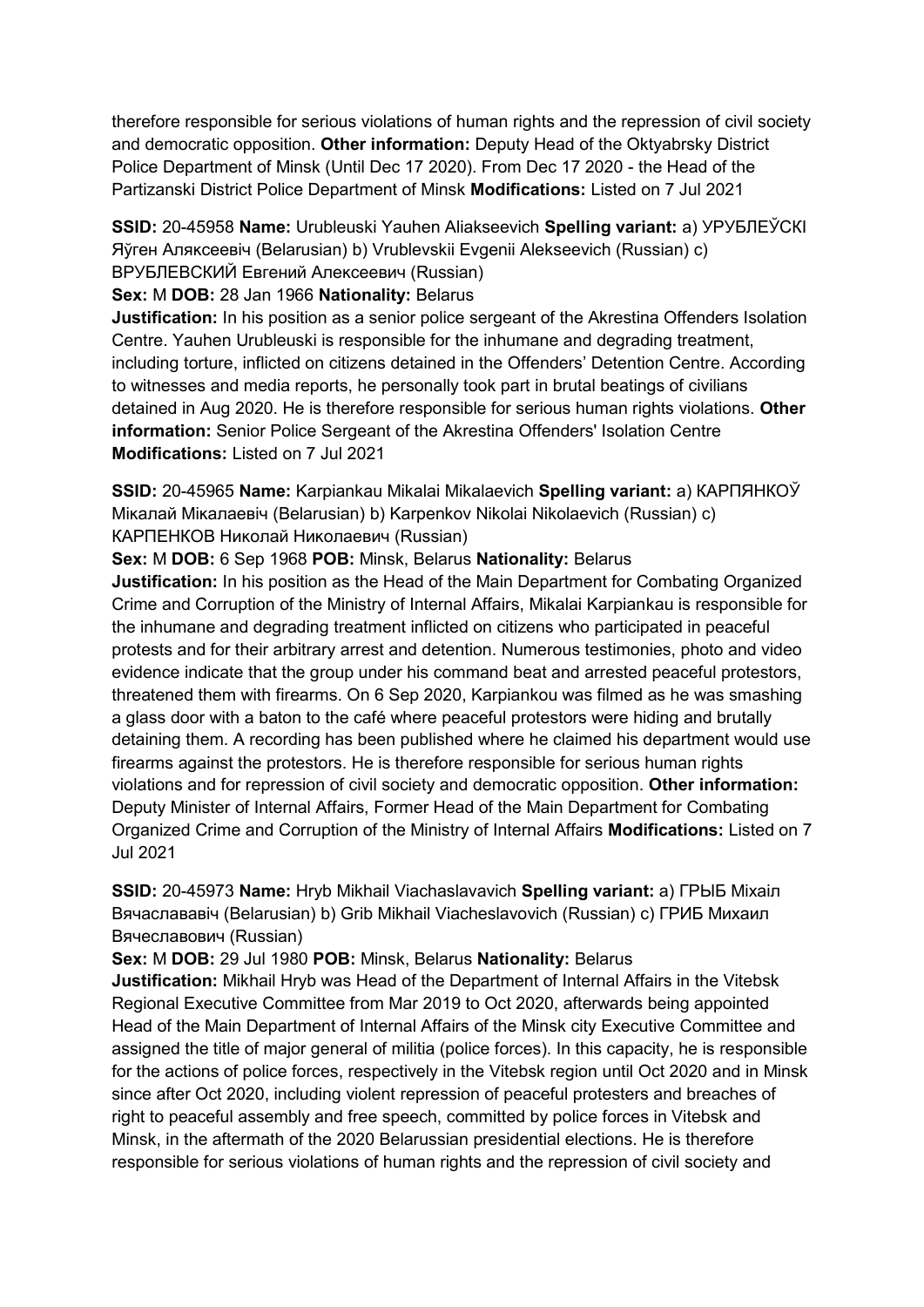democratic opposition. **Other information:** Head of the Main Department of Internal Affairs of the Minsk City Executive Committee **Modifications:** Listed on 7 Jul 2021

**SSID:** 20-45981 **Name:** Khrenin Viktar Genadzevich **Spelling variant:** a) ХРЭНIН Вiктар Генадзевiч (Belarusian) b) Khrenin Viktor Gennadievich (Russian) c) ХРЕНИН Виктор Геннадиевич (Russian)

**Sex:** M **DOB:** 1 Aug 1971 **POB:** Navahrudak (Novogrudek), Belarus **Nationality:** Belarus **Justification:** In his position as Minister of Defense of Belarus since 20 Jan 2020, Viktar Khrenin is responsible for the decision taken by the Command of the Air Forces and Air Defence Forces, on Lukashenka's instructions, to dispatch military aircraft to escort the forced landing of passenger flight FR4978 in Minsk airport without proper justification on 23 May 2021. This politically motivated decision was aimed at arresting and detaining opposition journalist Raman Pratasevich and Sofia Sapega and is a form of repression against civil society and democratic opposition in Belarus. He has made several public statements, declaring readiness to use the army against peaceful protesters in Aug 2020 and likening protesters' use of the historical white-red-white flag to Nazi collaborators. He is therefore responsible for the repression of civil society and democratic opposition in Belarus, and is supporting the Lukashenka regime. **Other information: a)** Minister of Defense **b)**  Rank: Lieutanant General **c)** BY passport number: KH2594621 **d)** Personal identification: 3010871K003PB1 **Modifications:** Listed on 7 Jul 2021

**SSID:** 20-45993 **Name:** Holub Ihar Uladzimiravich **Spelling variant:** a) ГОЛУБ Iгар Уладзiмiравiч (Belarusian) b) Golub Igor Vladimirovich (Russian) c) ГОЛУБ Игорь Владимирович (Russian)

**Sex:** M **DOB:** 19 Nov 1967 **POB:** Chernigov, Chernigovskaya Oblast, Ukraine **Nationality: Belarus** 

**Justification:** In his position as Commander of the Air Force and Air Defence Forces of the Armed Forces of the Republic of Belarus, Ihar Holub is responsible for the decision taken by the Command of the Air Forces and Air Defence Forces, on Lukashenka's instructions to dispatch military aircraft to escort the forced landing of passenger flight FR4978 in Minsk airport without proper justification on 23 May 2021. This politically motivated decision was aimed at arresting and detaining opposition journalist Raman Pratasevich and Sofia Sapega and is a form of repression against civil society and democratic opposition in Belarus. Following the incident, Ihar Holub gave press statements together with Belarusian Ministry of Transport Aviation Department Director Artem Sikorsky justifying the actions of the Belarusian aviation authorities. He is therefore responsible for the repression of civil society and democratic opposition in Belarus, and is supporting the Lukashenka regime. **Other information: a)** Commander of the Air Force and Air Defence of the Armed Forces **b)** Rank: Major General **c)** BY passport number: KH2187962 **d)** Personal identification: 3191167E003PB1 **Modifications:** Listed on 7 Jul 2021

**SSID:** 20-46005 **Name:** Gurtsevich Andrei Mikalaevich **Spelling variant:** a) ГУРЦЕВИЧ Андрэй Мiкалаевiч (Belarusian) b) Gurtsevich Andrei Nikolaevich (Russian) c) ГУРЦЕВИЧ Андрей Николаевич (Russian)

**Sex:** M **DOB:** 27 Jul 1971 **POB:** Baranovich, Brest Region (Brest Oblast), Belarus **Nationality:** Belarus

**Justification:** In his position as Chief of the Main Staff and First Deputy Commander of the Air Force and Air Defence Forces of the Armed Forces, Andrei Gurtsevich is responsible for the decision taken by the Command of the Air Forces and Air Defence Forces, on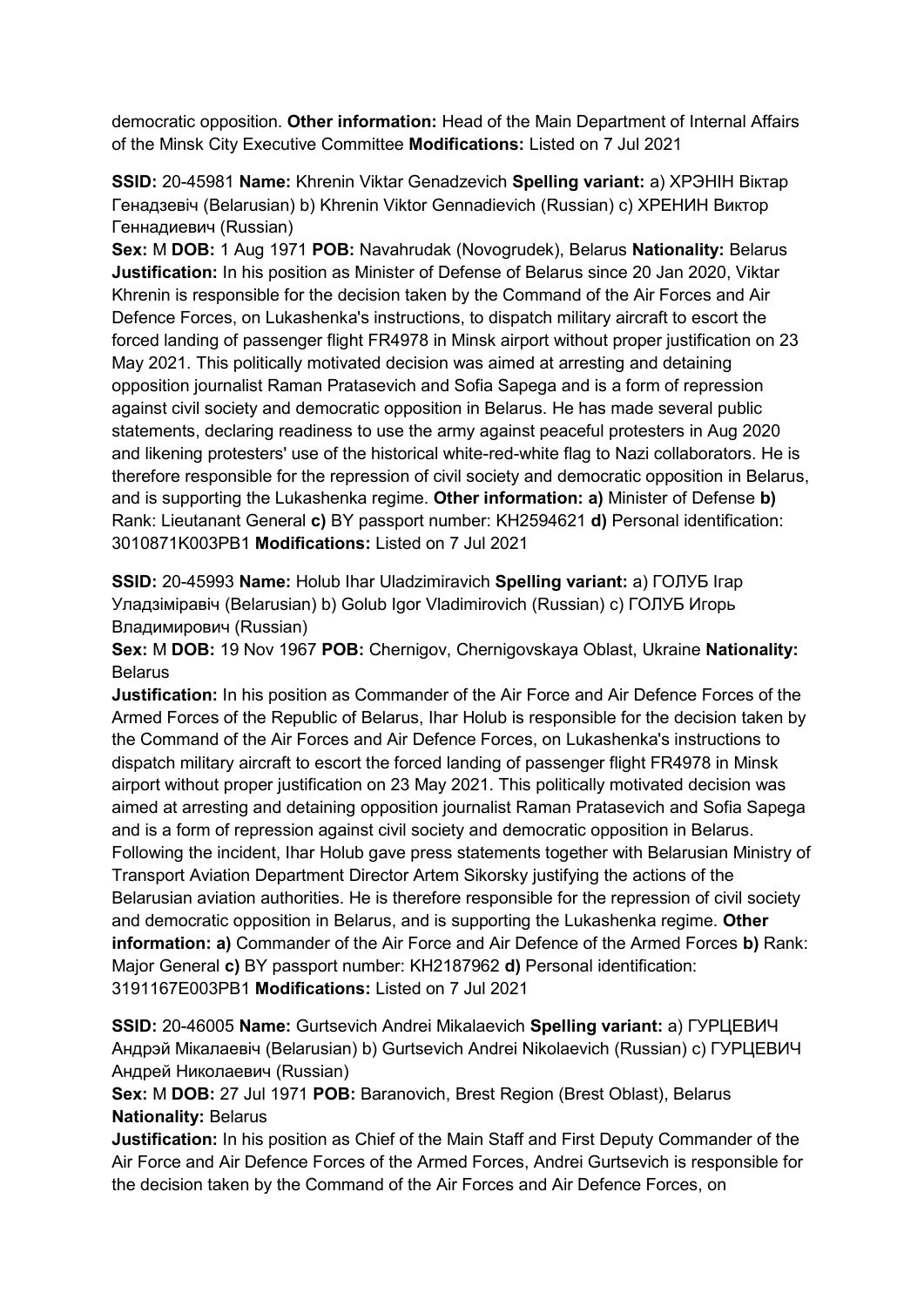Lukashenka's instructions, to dispatch military aircraft to escort the forced landing of passenger flight FR4978 in Minsk airport without proper justification on 23 May 2021. This politically motivated decision was aimed at arresting and detaining opposition journalist Raman Pratasevich and Sofia Sapega and is a form of repression against civil society and democratic opposition in Belarus. Following the incident, he gave press statements justifying the actions of the Belarusian authorities. He is therefore responsible for the repression of civil society and democratic opposition in Belarus, and is supporting the Lukashenka regime. **Other information: a)** Chief of the Main Staff, First Deputy Commander of the Air Force **b)**  Rank: Major General **c)** BY passport number: MP3849920 **d)** Personal identification: 3270771C016PB2 **Modifications:** Listed on 7 Jul 2021

**SSID:** 20-46017 **Name:** Churo Leanid Mikalaevich **Spelling variant:** a) ЧУРО Леанiд Мiкалаевiч (Belarusian) b) Churo Leonid Nikolaevich (Russian) c) ЧУРО Леонид Николаевич (Russian)

## **DOB:** 8 Jul 1956 **Nationality:** Belarus

**Justification:** In his position as Director General of the BELAERONAVIGATSIA State-Owned Enterprise, Leanid Churo is responsible for Belarusian air traffic control. He therefore bears responsibility for diverting passenger flight FR4978 to Minsk airport without proper justification on 23 May 2021. This politically motivated decision was aimed at arresting and detaining opposition journalist Raman Pratasevich and Sofia Sapega and is a form of repression against civil society and democratic opposition in Belarus. He is therefore responsible for the repression of civil society and democratic opposition. **Other information: a)** Director General of BELAERONAVIGATSIA State-Owned Enterprise **b)** BY passport number: P4289481 **c)** Personal identification: 3080756A068PB5 **Modifications:** Listed on 7 Jul 2021

**SSID:** 20-46026 **Name:** Auramenka Aliaksei Mikalaevich **Spelling variant:** a) АЎРАМЕНКА Аляксей Мiкалаевiч (Belarusian) b) Avramenko Alexey Nikolaevich (Russian) c) АВРАМЕНКО Алексей Николаевич (Russian)

**Sex:** M **DOB:** 11 May 1977 **POB:** Minsk, Belarus **Nationality:** Belarus

**Justification:** In his position as Minister of Transport and Communications of Belarus, Aliaksei Auramenka is responsible for the state management in the sphere of civil aviation and supervision of air traffic control. He therefore bears responsibility for diverting passenger flight FR4978 to Minsk airport without proper justification on 23 May 2021. This politically motivated decision was aimed at arresting and detaining opposition journalist Raman Pratasevich and Sofia Sapega and is a form of repression against civil society and democratic opposition in Belarus. He is therefore responsible for repression of civil society and democratic opposition. **Other information: a)** Minister of Transport and Communications **b)** BY passport number: MP3102183 **c)** Personal identification: 3110577A020PB2 **Modifications:** Listed on 7 Jul 2021

**SSID:** 20-46036 **Name:** Sikorski Artsiom Igaravich **Spelling variant:** a) СIКОРСКI Арцём Iгаравiч (Belarusian) b) Sikorskiy Artem Igorevich (Russian) c) СИКОРСКИЙ Артем Игоревич (Russian)

**Sex:** M **DOB:** 1983 **POB:** Soligorsk, Minsk Region (Minsk Oblast), Belarus **Nationality:** Belarus

**Justification:** In his capacity as the Director of the Aviation Department of the Ministry of Transport and Communications of Belarus, Artsiom Sikorski is responsible for the state management in the sphere of civil aviation and supervision of air traffic control. He therefore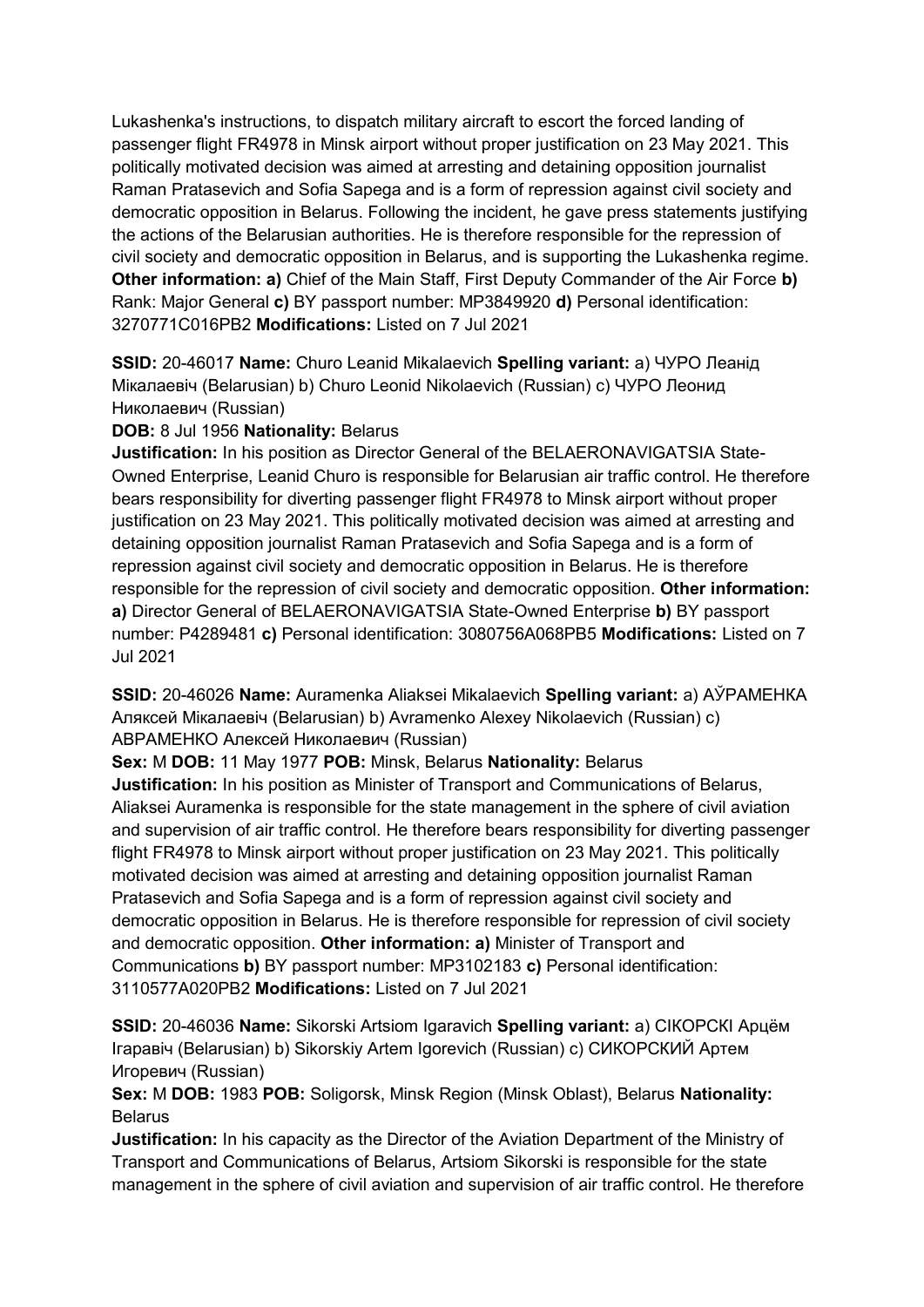bears responsibility for diverting passenger flight FR4978 to Minsk on 23 May 2021 without a proper justification. This politically motivated decision was aimed at arresting and detaining the opposition journalist Raman Pratasevich and Sofia Sapega and is a form of repression against civil society and democratic opposition of Belarus. Following the incident, he gave press statements together with Commander of the Air Force and Air Defence Forces of the Armed Forces of the Republic of Belarus, Ihar Holub, justifying the actions of the Belarusian aviation authorities. He is therefore responsible for repression of civil society and democratic opposition and is supporting the Lukashenka regime. **Other information: a)** Director of the Aviation Department of the Ministry of Transport and Communications **b)** BY passport number: MP3785448 **c)** Personal identification: 3240483A023PB7 **Modifications:** Listed on 7 Jul 2021

**SSID:** 20-46047 **Name:** Haidukevich Aleh Siarheevich **Spelling variant:** a) ГАЙДУКЕВIЧ Алег Сяргеевiч (Belarusian) b) Gaidukevich Oleg Sergeevich (Russian) c) ГАЙДУКЕВИЧ Олег Сергеевич (Russian)

**Sex:** M **DOB:** 26 Mar 1977 **POB:** Minsk, Belarus **Nationality:** Belarus **Justification:** Aleh Haidukevich is the Deputy Chairman of the Standing Committee on International Affairs in the House of Representatives of the National Assembly, member of the delegation of the National Assembly for contacts with the Parliamentary Assembly of the Council of Europe. He made public statements, applauding diverting passenger flight FR4978 to Minsk on 23 May 2021. This politically motivated decision was done without proper justification and was aimed at arresting and detaining opposition journalist Raman Pratasevich and Sofia Sapega and is a form of repression against civil society and democratic opposition in Belarus. Additionally, Aleh Haidukevich made public statements suggesting that Belarusian opposition leaders may be detained abroad and transported to Belarus "in a car trunk", thus supporting the ongoing crackdown of security forces on Belarusian democratic opposition and journalists. He is therefore supporting the Lukashenka regime. **Other information: a)** Deputy Chairman of the Standing Committee on International Affairs in the House of Representatives of the National Assembly, member of the delegation of the National Assembly for contacts with the Parliamentary Assembly of the Council of Europe **b)** Personal identification: 3260377A081PB9 **c)** Passport number: MP2663333 **Modifications:** Listed on 7 Jul 2021

## **Entities**

**SSID:** 20-46057 **Name:** Sohra Group **Spelling variant:** a) Sohra LLC (Belarusian) b) ООО Сохра (Belarusian)

**Address:** Revolucyonnaya 17/19, office no.22, Minsk, 220030, Belarus **Justification:** Sohra company belongs to Aliaksandr Zaitsau, one of the most influential businessman in Belarus, a person with close connection to Belarusian political establishment and a close aide to Lukashenko's eldest son Viktor. Sohra promotes Belarusian industrial products in Africa and Middle East countries. It co-founded the defense company BSVT-New Technologies engaged in weapons production and missile modernization. Sohra, using its privileged position, serves as a proxy between political establishment and Belarusian stateowned companies and foreign partners in Africa and Middle East. It also engaged in gold mining in African countries on the basis of concessions obtained by the Lukashenko regime. Sohra Group is therefore benefitting from the Lukashenka regime **Other information: a)**  Registration number: 192363182 **b)** Website: http://sohra.by/ **c)** E-mail address: info@sohra.by **Modifications:** Listed on 7 Jul 2021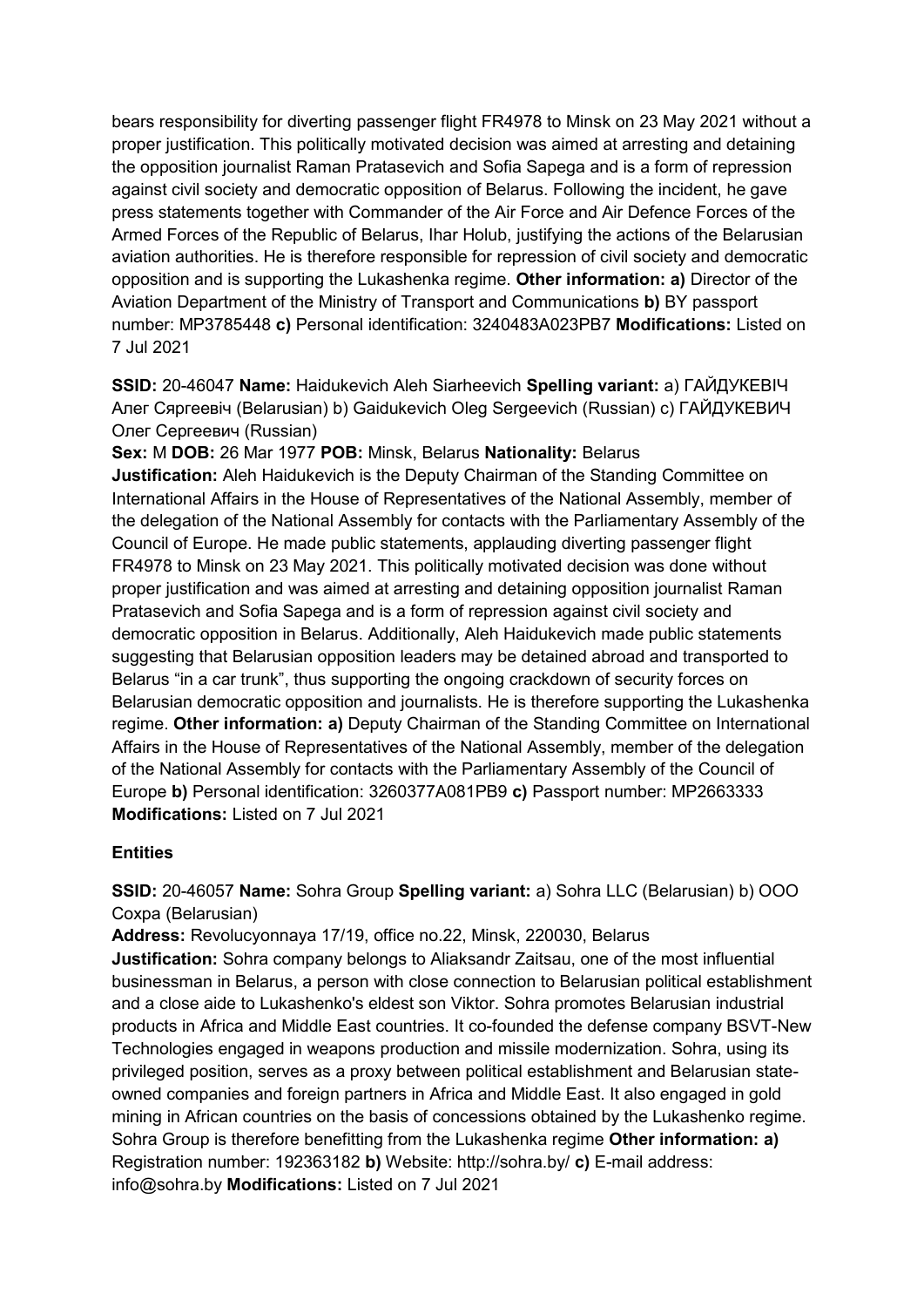**SSID:** 20-46065 **Name:** Bremino Group, LLC **Spelling variant:** ООО "Бремино групп" (Belarusian)

**Address: a)** Niamiha 40, Minsk, 220004, Belarus **b)** Zavodskaya 1k, Bolbasovo village, Orsha region, Belarus

**Justification:** Bremino Group is the initiator and co-administrator of the Bremino-Orsha special economic zone project, created by a presidential decree signed by Aliaksandr Lukashenka. The company has received state support for developing the Bremino-Orsha zone, as well as a number of financial and tax advantages and other benefits. The owners of Bremino Orsha - Aliaksandr Zaitsau, Mikalai Varabei and Aliaksei Aleksin - belong to the inner circle of Lukashenka-related businessmen and maintain close relations with Lukashenka and his family. Bremino Group is therefore benefitting from the Lukashenka regime. **Other information: a)** Registration number: (УНН/ИНН): 691598938 **b)** Website: http://www.bremino.by **c)** E-mail address: office@bremino.by; marketing@bremino.by **Modifications:** Listed on 7 Jul 2021

**SSID:** 20-46075 **Name:** Globalcustom Management, LLC **Spelling variant:** ООО "Глобалкастом-менеджмент" (Belarusian)

**Address:** Nemiga 40/301, Minsk, Belarus

**Justification:** Globalcustom Management is associated with the Presidential Affairs Management, headed by Victor Sheiman, who has been designated by the EU since 2004. The company is involved in smuggling of goods to Russia, which would not be possible without the consent of the regime, which controls the border guards and customs. The privileged position in the flower export sector to Russia, from which the company benefits, is also conditioned on the support of the regime. Globalcustom Management was the first owner of the GardService, the only private company to whom Lukashenko granted the use of weapons. Globalcustom Management is therefore benefitting from the Lukashenka regime. **Other information: a)** Registration number: 193299162 **b)** Website: https://globalcustom.by/ **c)** E-mail address: info@globalcustom.by **Modifications:** Listed on 7 Jul 2021

**SSID:** 20-46083 **Name:** Belarusski Avtomobilnyi Zavod (BelAZ) **Spelling variant:** a) OJSC "BELAZ" (Belarusian) b) ААТ «БЕЛАЗ» (Belarusian) c) ОАО " БЕЛАЗ" (Russian) **Address:** 40 let Octyabrya street 4, Zhodino, 222161, Minsk region, Belarus **Justification:** OJSC "Belaz" is one of the leading state-owned companies in Belarus and one of the largest manufacturers of large trucks and large dump trucks in the world. It is a source of significant revenue for the Lukashenka regime. Lukashenka stated that the government will always support the company, and described it as "Belarusian brand" and "part of the national legacy". OJSC BelAZ has offered its premises and equipment to stage a political rally in support of the regime. Therefore OJSC "Belaz" benefits from and supports the Lukashenka regime. The employees of OJSC "Belaz" who took part in strikes and peaceful protests in the aftermath of the fraudulent Aug 2020 elections in Belarus were threatened with layoffs and intimidated by the company management. A group of employees was locked indoors by OJSC Belaz to prevent them from joining the other protesters. The company management presented a strike to the media as a staff meeting. Therefore OJSC "Belaz" is responsible for the repression of civil society and supports the Lukashenka regime. **Other information:** Website: https://belaz.by **Modifications:** Listed on 7 Jul 2021

**SSID:** 20-46090 **Name:** Minskii Avtomobilnyi Zavod (MAZ) **Spelling variant:** a) OJSC "MAZ" (Belarusian) b) ААТ «Мiнскi аўтамабiльны завод» (Belarusian) c) ОАО "Минский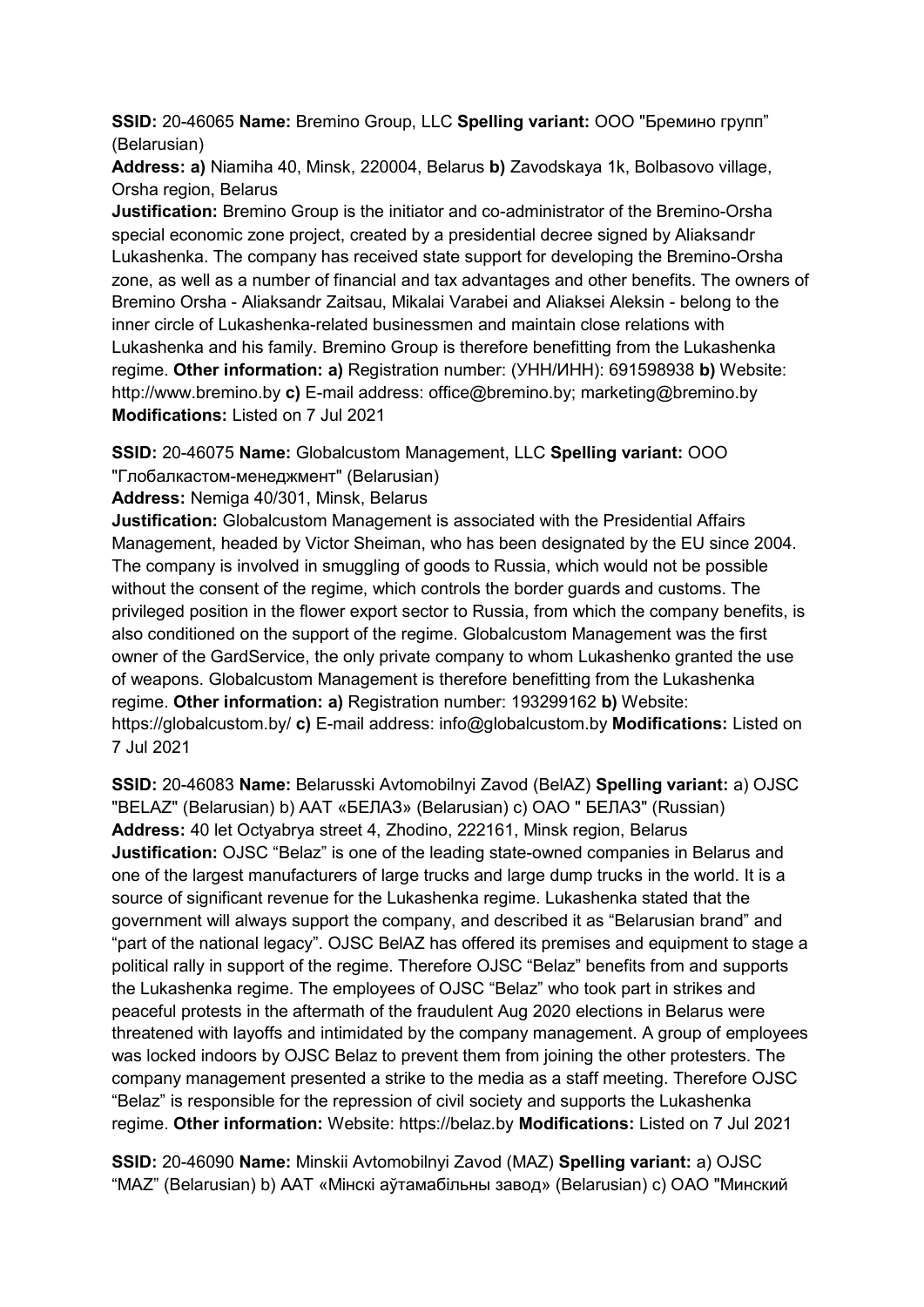#### автомобильный завод" (Russian)

**Address:** Socialisticheskaya 2, Minsk, 220021, Belarus

**Justification:** OJSC Minsk Automobile Plant is one of the biggest state-owned automotive manufacturers in Belarus. Lukashenka described it as "one of the most important industrial enterprises of the country". It is a source of revenue for the Lukashenka regime. OJSC MAZ has offered its premises and equipment to stage a political rally in support of the regime. Therefore, OJSC "MAZ" benefits from and supports the Lukashenka regime. Employees of OJSC "MAZ" who took part in strikes and peaceful protests in the aftermath of fraudulent Aug 2020 elections in Belarus, were intimidated and later laid off by the company's managements. A group of employees was locked indoors by OJSC MAZ to prevent them from joining the other protesters. Therefore, MAZ is responsible for the repression of civil society and supports the Lukashenka regime. **Other information: a)** Registration date: 16.07.1944 **b)** Tel. +375 17 217 22 22; +8000 217 22 22 **Modifications:** Listed on 7 Jul 2021

**SSID:** 20-46097 **Name:** Logex **Spelling variant:** ООО "ЛОГЕКС" (Belarusian) **Address:** 24 Kommunisticheskaya Str., office 2, Minsk, Belarus

**Justification:** Logex is associated with Aliaksandr Shakutsin, a businessman close to the Lukashenka regime, who has been designated by the European Union. The company is involved in the export of flowers to Russian Federation at dumped prices, which would not be possible without the consent of the regime, which controls the border guards and customs. The privileged position in the flower export sector to Russia, from which the company benefits, is conditioned on the support of the regime. The main Belarusian suppliers of cut flowers are the companies that are closely connected with the leadership of the republic. Logex is therefore benefitting from the Lukashenka regime. **Other information: a)** Registration number: 192695465 **b)** Website: http://logex.by/ **c)** E-mail address: info@logex.by **Modifications:** Listed on 7 Jul 2021

**SSID:** 20-46105 **Name:** JSC "NNK" (Novaia naftavaia kampania) **Spelling variant:** a) New Oil Company (English) b) ЗАТ "ННК" (Новая нафтавая кампанiя) (Belarusian) c) ЗАО "ННК" (Новая нефтяная компания) (Russian)

**Address:** Rakovska str. 14W room 7, 5th floor, Minsk, Belarus

**Justification:** Novaya Neftnaya Kompaniya (NNK), New Oil company, is an entity founded in Mar 2020. It is the only private company entitled to export oil products from Belarus - an indication of close links to the authorities and highest level of state privileges. NNK is owned by Interservice, a company belonging to Mikalai Varabei who is one of the leading businessmen benefitting from and supporting the Lukashenka regime. NNK is also reported to be connected to Aliaksei Aleksin, another prominent Belarusian businessman who benefits from the Lukashenka regime. According to media reports Aleskin was the founder of NKK alongside Varabei. NNK was also used by the Belarusian authorities to adapt the Belarusian economy to restrictive measures introduced by the EU. NNK is therefore benefitting from the Lukashenka regime. **Other information:** Registration number: 193402282 **Modifications:** Listed on 7 Jul 2021

## **Amended**

**Individuals**